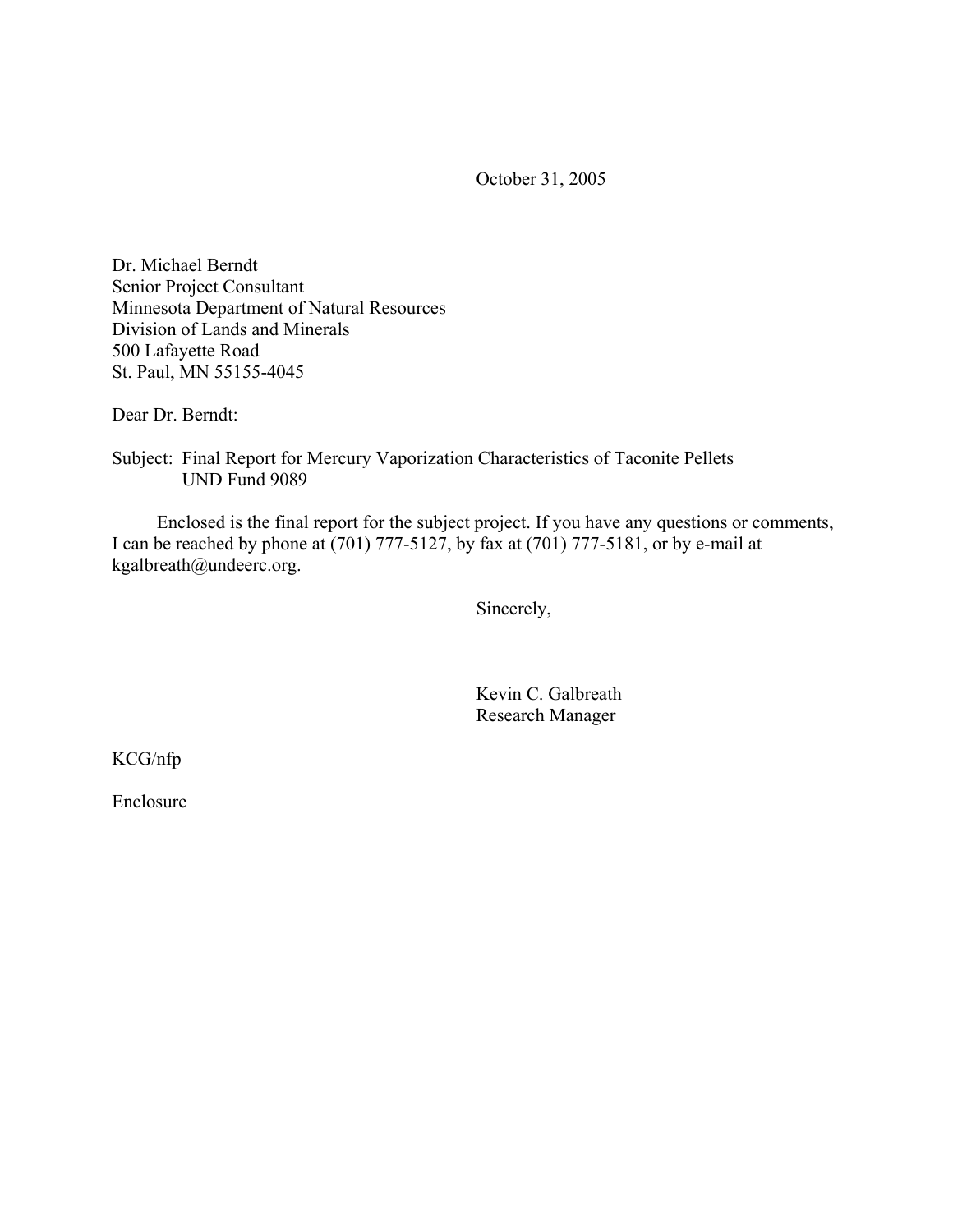# **MERCURY VAPORIZATION CHARACTERISTICS OF TACONITE PELLETS**

# Final Report

*(For the period of April 25–September 30, 2005)* 

*Prepared for:* 

Dr. Michael Berndt

Senior Project Consultant Minnesota Department of Natural Resources Division of Lands and Minerals 500 Lafayette Road St. Paul, MN 55155-4045

*Prepared by:* 

Kevin C. Galbreath

Energy & Environmental Research Center University of North Dakota PO Box 9018 Grand Forks, ND 58202-9018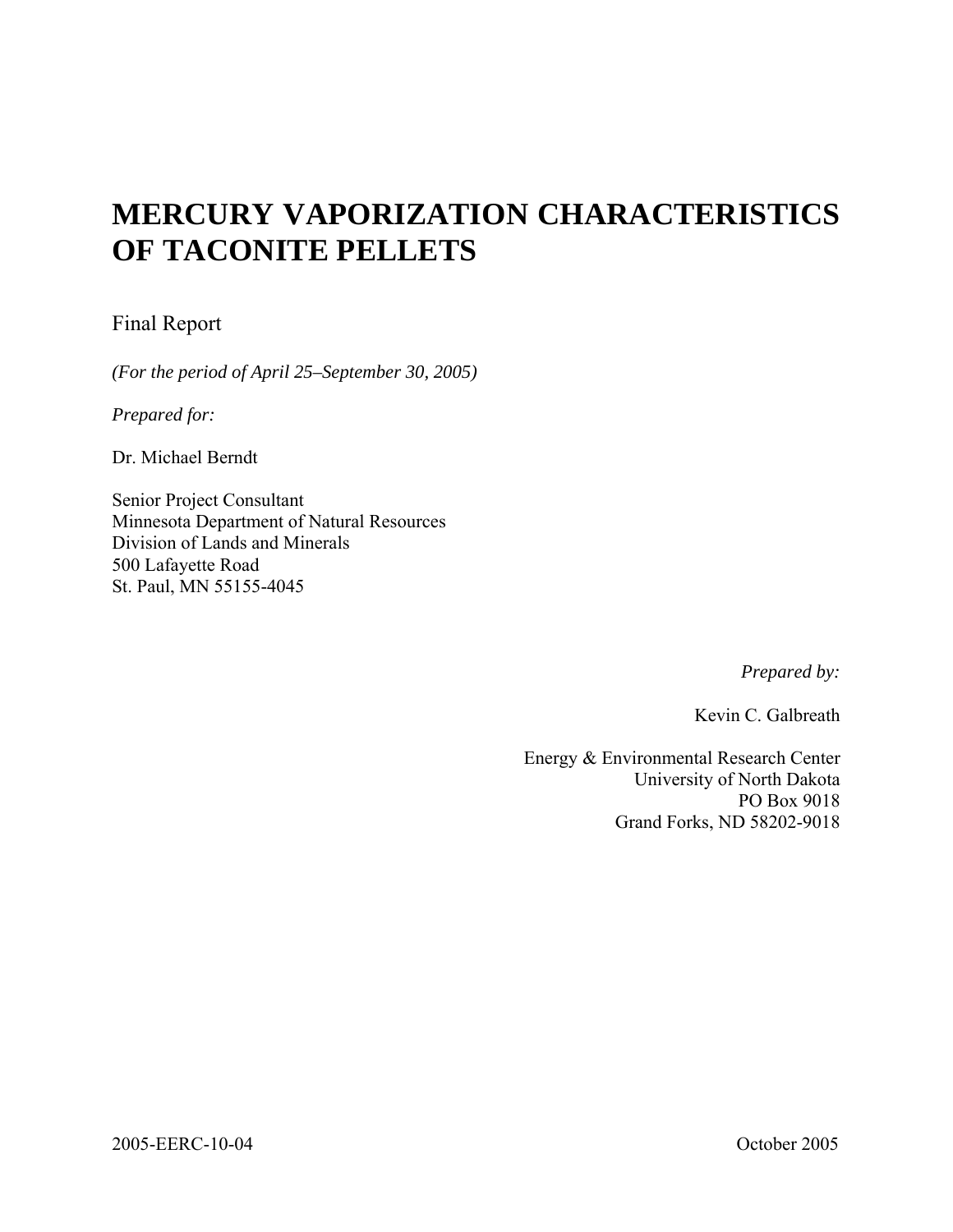## **EERC DISCLAIMER**

LEGAL NOTICE This research report was prepared by the Energy & Environmental Research Center (EERC), an agency of the University of North Dakota, as an account of work sponsored by Minnesota Department of Natural Resources. Because of the research nature of the work performed, neither the EERC nor any of its employees makes any warranty, express or implied, or assumes any legal liability or responsibility for the accuracy, completeness, or usefulness of any information, apparatus, product, or process disclosed, or represents that its use would not infringe privately owned rights. Reference herein to any specific commercial product, process, or service by trade name, trademark, manufacturer, or otherwise does not necessarily constitute or imply its endorsement or recommendation by the EERC.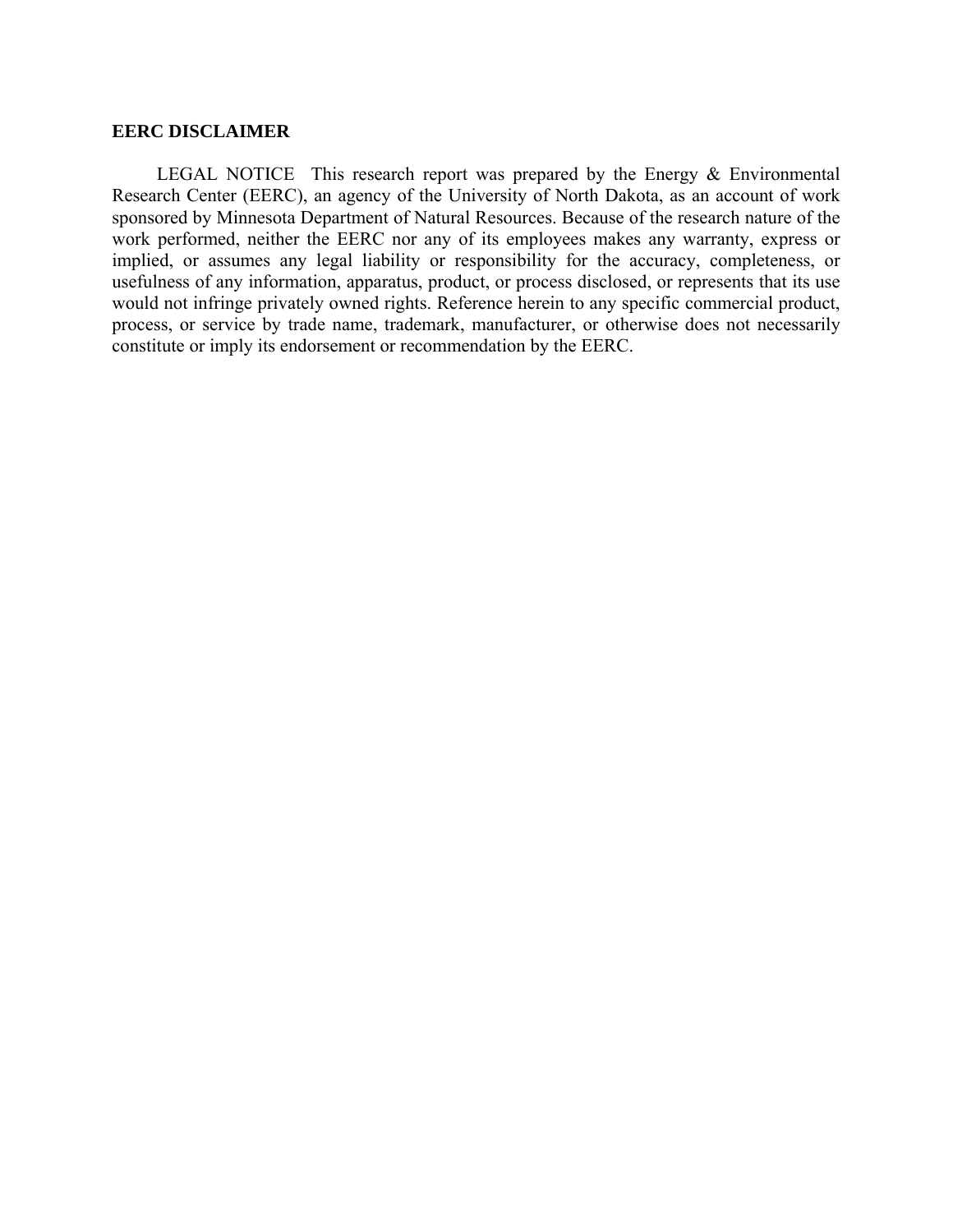#### **MERCURY VAPORIZATION CHARACTERISTICS OF TACONITE PELLETS**

### **ABSTRACT**

The Hg and other volatile components (e.g.,  $H_2O$ ,  $CO_2$ ,  $HCl$ ) of Hibtac and Minntac green ball samples were thermally released in air  $(\pm \text{ HCl} \text{ addition})$  and 100% N<sub>2</sub> in a stainless steel chamber by heating (~20°C/min) from about  $25^{\circ}$  to 1000°C. Total Hg and Hg<sup>0</sup> concentrations in the heated gas stream were measured simultaneously every 10 s using dual individual-channel atomic absorption spectroscopy. The Hg release profiles from Hibtac and Minntac green balls in air were characterized by the rapid release of  $Hg^0$  at 200°–250°C followed by periodic releases of total Hg that exceeded  $Hg^0$  concentrations, suggesting that  $Hg^{2+}$  was liberated from 235° to  $545^{\circ}$ C. Hg<sup>0</sup> and total Hg release concentrations peaked relatively rapidly with increasing temperature and then declined asymmetrically to baseline concentrations by about 600°C.

Primarily Hg<sup>0</sup> was released from the Hibtac and Minntac green balls in the 100% N<sub>2</sub> atmosphere from about 200 $^{\circ}$  to 650 $^{\circ}$ C. The Hg<sup>0</sup> release profiles were asymmetrical. The complexity of the Hg release profiles, as defined by the number and intensity of total Hg release peaks, was much less during analyses performed in  $100\%$  N<sub>2</sub> relative to those performed in air. The reducing atmosphere inhibited magnetite oxidation and apparently the release of  $Hg^{2+}$ .

 The addition of 50 ppmv HCl to air during the heating of Hibtac green balls simplified the total Hg release profile from 3 or 4 peaks to a single total Hg release peak centered at about 285 $^{\circ}$ C. The difference between total Hg and Hg<sup>0</sup> release concentrations suggested that, at most, about 40% of the total Hg was being released as  $Hg^{2+}$  at any given time and temperature. The addition of 100 ppmv HCl to air during the heating of Minntac green balls promoted the thermal release of total Hg, possibly as  $HgCl<sub>2</sub>$ , at the expense of Hg<sup>0</sup>.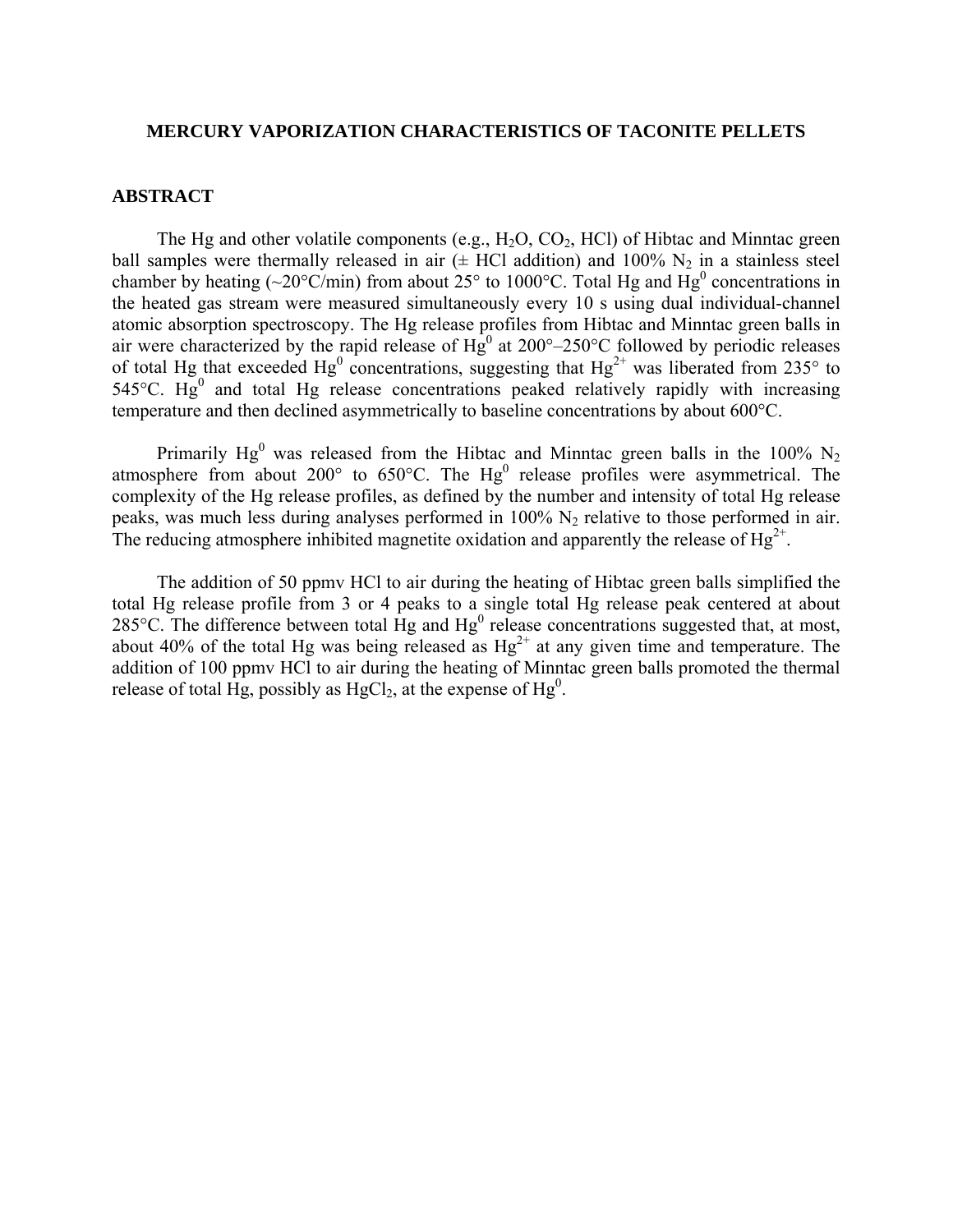|  | <b>TABLE OF CONTENTS</b> |
|--|--------------------------|
|--|--------------------------|

| Thermal Release Analysis of Hg from Green Balls in Air Containing HCl 12 |
|--------------------------------------------------------------------------|
|                                                                          |
|                                                                          |
| PRELIMINARY Hg RELEASE PROFILES FOR Hibtac GREEN BALL  Appendix A        |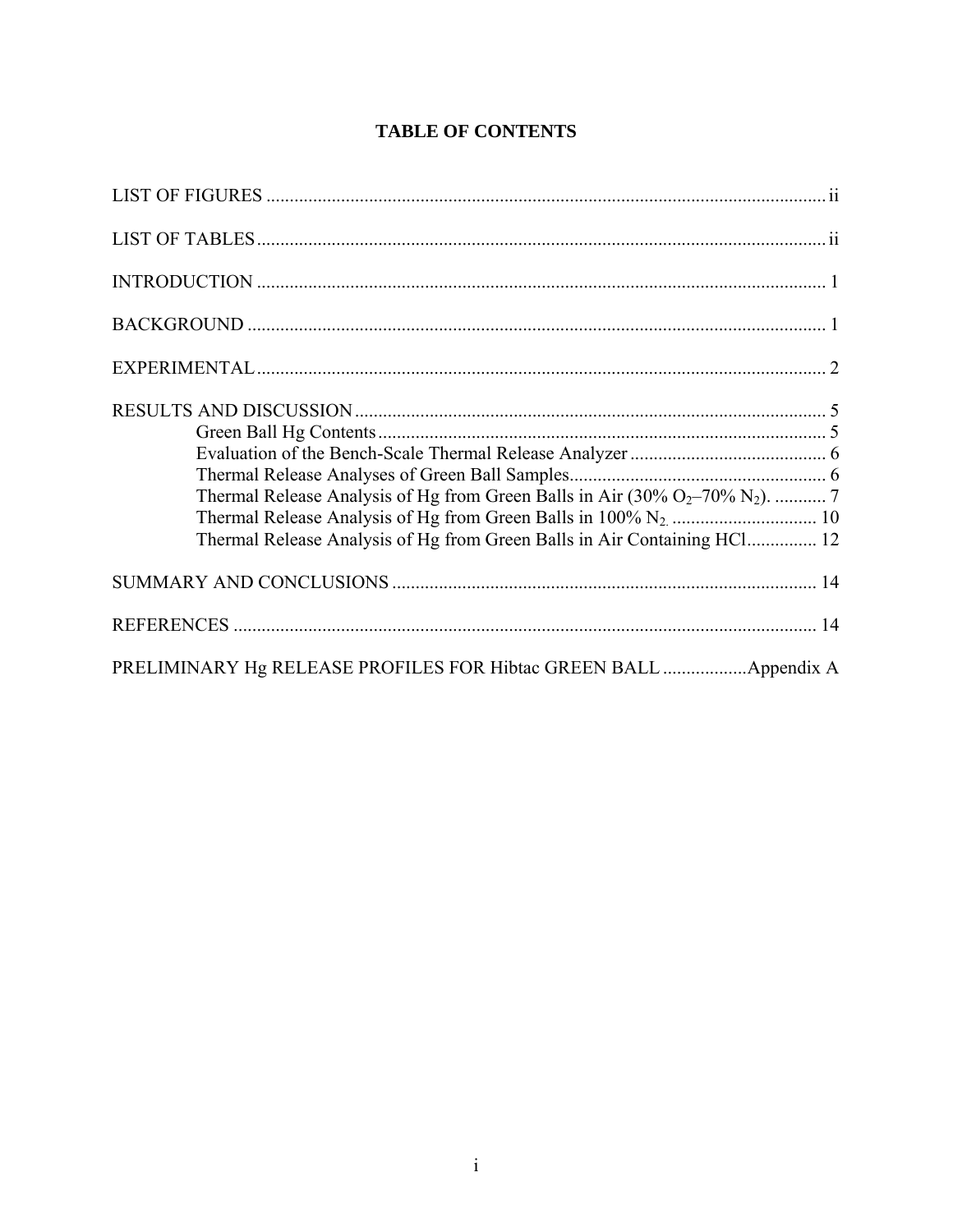# **LIST OF FIGURES**

| $\mathbf{1}$    | Schematic of the bench-scale thermal desorption apparatus and CMM system 4                        |  |
|-----------------|---------------------------------------------------------------------------------------------------|--|
| $\overline{2}$  |                                                                                                   |  |
| 3               |                                                                                                   |  |
| 4               |                                                                                                   |  |
| $5\overline{)}$ |                                                                                                   |  |
| 6               | Heating and total Hg and $Hg0$ release profiles for Minntac green ball in                         |  |
| $\tau$          |                                                                                                   |  |
| 8               |                                                                                                   |  |
| 9               | Heating and total Hg and Hg <sup>0</sup> release profiles for Minntac green ball in 100% $N_2$ 12 |  |
| 10              | Heating and total Hg and $Hg0$ release profiles for Hibtac green ball in                          |  |
| 11              | Heating and total Hg and $Hg0$ release profiles for Minntac green ball in                         |  |

# **LIST OF TABLES**

| $\mathbf{1}$ |  |
|--------------|--|
|              |  |
|              |  |
|              |  |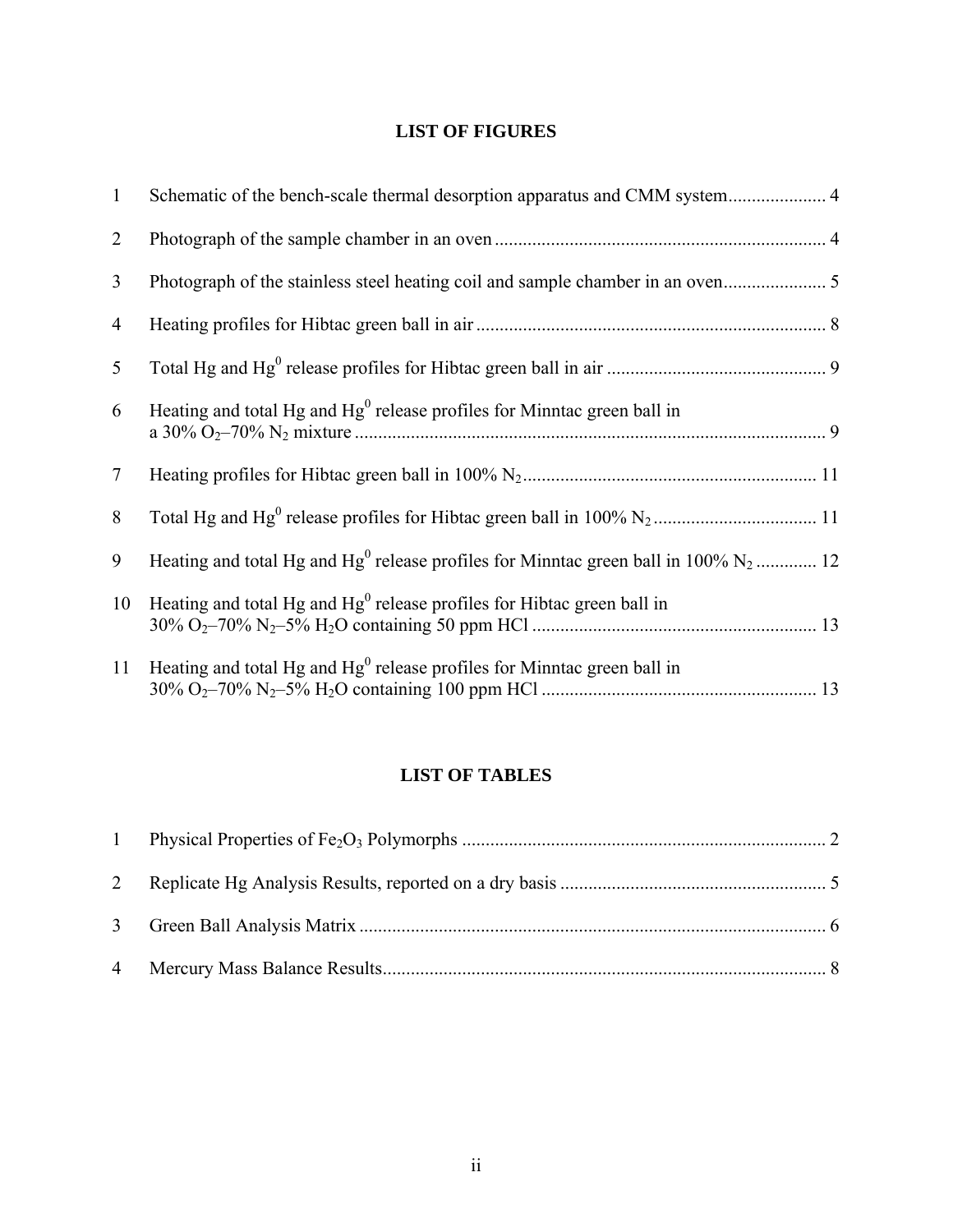#### **MERCURY VAPORIZATION CHARACTERISTICS OF TACONITE PELLETS**

#### **INTRODUCTION**

 The processing of taconite (iron oxide pellets) in northern Minnesota released about 800 lb of mercury to the environment in 2000, accounting for almost 20% of the state's mercury emission inventory (1–3). Most of the atmospheric mercury emissions resulting from taconite processing occur during the heating of wet "green balls," consisting predominantly of magnetite  $(Fe_3O_4)$  and other components (limestone flux, organic or bentonite binder, and mineral contaminants), and the subsequent oxidation of  $Fe<sub>3</sub>O<sub>4</sub>$  in induration furnaces (4). Stack mercury speciation measurements by Jiang et al. (5) indicated that, on average, 93.3% of the total mercury emitted was gaseous elemental mercury  $(Hg<sup>0</sup>)$ , and most of the remainder was gaseous inorganic mercuric compounds  $(Hg^{2+})$ .

 The Minnesota Department of Natural Resources (DNR) has been researching wet scrubbers and process lines at taconite-processing facilities to evaluate potential mercury control options for stack emissions. Wet scrubbers are effective in removing  $Hg^{2+}$  but not  $Hg<sup>0</sup>$ . According to the DNR, scrubber Hg removal efficiency may be affected by the heating rate of taconite in induration furnaces. The identification of a heating rate that would promote the evolution of  $Hg^{2+}$  rather than  $Hg^{0}$  from taconite would be beneficial for capturing  $Hg^{2+}$  using a wet scrubber. In addition, Berndt et al. (6) determined that wet scrubbers more effectively capture the Hg released during acid pellet processing relative to fluxed pellet processing. Calcite  $(CaCO<sub>3</sub>)$  and lime  $(CaO)$  are added as a flux during fluxed pellet processing. CaO, the thermal decomposition product of  $CaCO<sub>3</sub>$ , may have reacted with acid and halogen-bearing gases liberated during heating, thus inhibiting the  $Hg<sup>0</sup>$  oxidation reactions that occur with such gases. The inhibition of  $Hg<sup>0</sup>$  oxidation in the fluxed-pellet induration flue gas may explain the lack of wet scrubber Hg removal.

 The Energy & Environmental Research Center (EERC) worked interactively with the DNR to characterize Hg vaporization during the heating and oxidation of green ball in air, nitrogen, and HCl using a thermal release apparatus and continuous mercury monitoring (CMM) system. The EERC has investigated the thermal stability of Hg in, and its release from, coal fly ashes, scrubber sludges, activated carbon sorbents, and amalgams but not green balls (7, 8). The volatilization of  $Hg^0$  and  $Hg^{2+}$  as functions of temperature (<1000°C), time, and gas composition were determined on two green ball samples supplied by Hibbing Taconite (Hibtac) and US Steel-Minntac (Minntac).

#### **BACKGROUND**

The primary oxidation product of Fe<sub>3</sub>O<sub>4</sub> produced during induration is hematite ( $\alpha$ -Fe<sub>2</sub>O<sub>3</sub>). Maghemite (γ-Fe<sub>2</sub>O<sub>3</sub>), an intermediate oxidation product of Fe<sub>3</sub>O<sub>4</sub> and a polymorph of  $\alpha$ -Fe<sub>2</sub>O<sub>3</sub>, may also form, especially in the presence of water vapor (9–11). The oxidation of Fe<sub>3</sub>O<sub>4</sub>, an inverse spinel structure mineral, to γ-Fe<sub>2</sub>O<sub>3</sub> involves the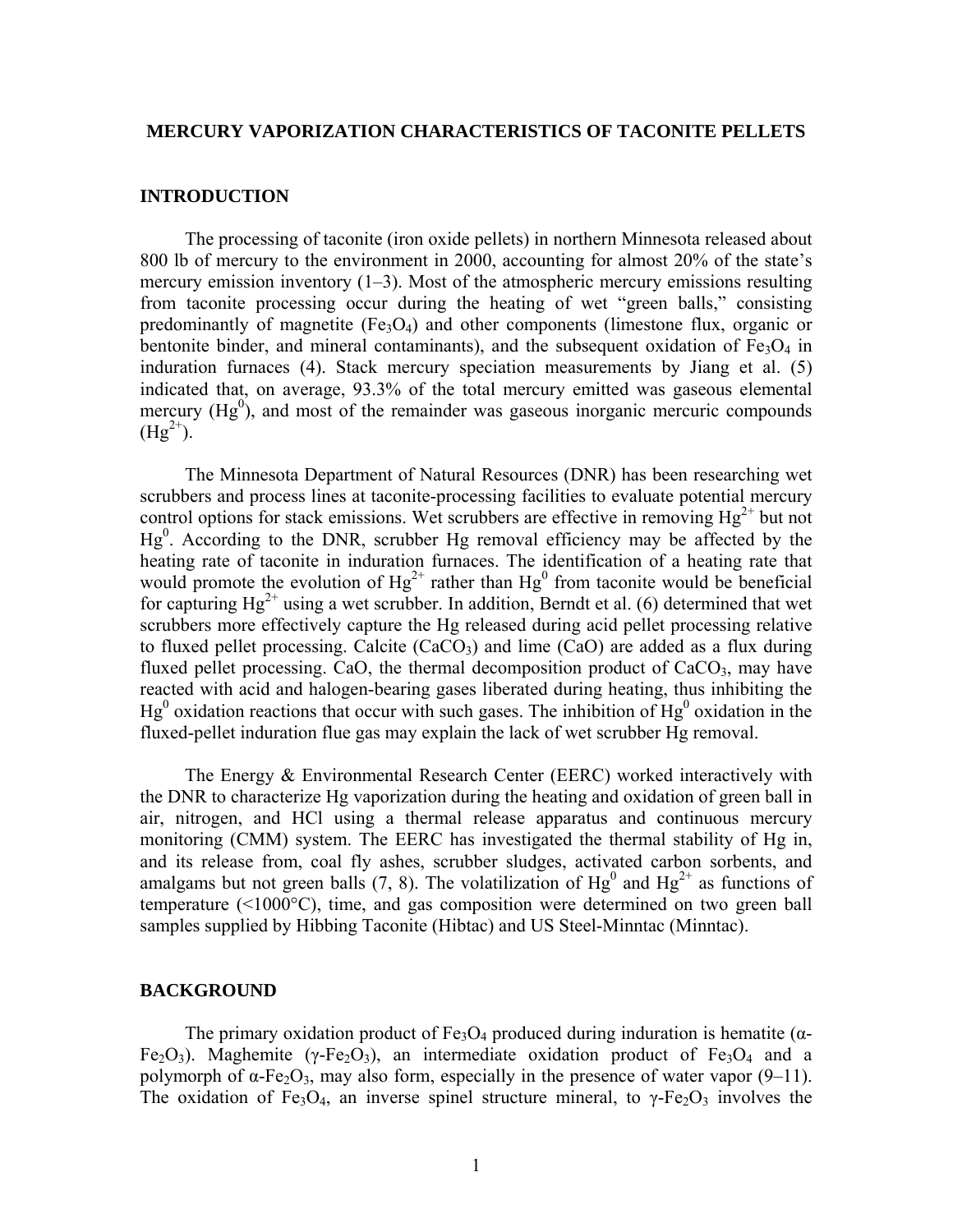addition of free oxygen at the surface of the crystal and the diffusion of  $Fe<sup>3+</sup>$  through an oxygen framework to the crystal surface, thus creating cation vacancies in the spinel structure (9). Physical properties of the  $Fe<sub>2</sub>O<sub>3</sub>$  polymorphs are compared in Table 1. Bench-scale investigations using heated (370°C) simulated flue gases demonstrated that specific metal oxides, including  $\alpha$ -Fe<sub>2</sub>O<sub>3</sub>, promote the formation of Hg<sup>2+</sup> in the presence of gaseous hydrogen chloride (HCl) and/or nitrogen oxides  $(NO<sub>x</sub>)$ , possibly via surface redox reactions (12–15). Bench-scale experiments by Miller et al. (16) and Hitchcock (17) indicated that  $\gamma$ -Fe<sub>2</sub>O<sub>3</sub> does not catalyze Hg<sup>2+</sup> formation, but rather it readily reacts with Hg<sup>0</sup> at 155°C, resulting in Hg<sup>0</sup> removal from a simulated coal combustion flue gas. In contrast, pilot-scale coal combustion testing by Galbreath et al. (18) indicated that  $\alpha$ -Fe<sub>2</sub>O<sub>3</sub> does not affect Hg<sup>0</sup> oxidation, whereas γ-Fe<sub>2</sub>O<sub>3</sub> promoted the conversion of Hg<sup>0</sup> to  $Hg^{2+}$  and particle-associated Hg.

## **EXPERIMENTAL**

 Green ball samples were analyzed using ASTM International Method D6414-01: Standard Test Method for Total Mercury in Coal and Coal Combustion Residues by Acid Extraction or Wet Oxidation/Cold Vapor Atomic Absorption. This method covers the determination of total Hg in coal, coke, combustion residues, and geologic materials. A nominal 1-gram portion of each sample was mixed with nitric and hydrochloric acids and heated in a hot-water bath at 80°C for 2 hours. Each taconite sample was digested at least three times. The digested samples were then cooled to room temperature, diluted with deionized water to a known volume of 50 mL, filtered, and analyzed by cold-vapor atomic absorption spectroscopy (CVAAS). The instrument used was a CETAC Model M6000A Hg analyzer that was calibrated at 0, 10, 50, and 100 ng/L. Hg concentrations were reported on a  $\mu$ g/g dry basis. The reporting limit for the method is 0.0005  $\mu$ g/g (ppm). For quality control purposes, a Hg standard from taconite was analyzed. The Hg standard, a final concentrate sampled from Keewatin Taconite Minnesota Ore Operations, contains an average Hg content of 14 ppb, with confidence limits  $(\pm 95\%)$  of 1.2 ppb based on analyses from five laboratories (19).

| Parameter         | Hematite ( $\alpha$ -Fe <sub>2</sub> O <sub>3</sub> )                                                              | Maghemite ( $\gamma$ -Fe <sub>2</sub> O <sub>3</sub> )                                                                       |  |
|-------------------|--------------------------------------------------------------------------------------------------------------------|------------------------------------------------------------------------------------------------------------------------------|--|
| Crystal System    | Hexagonal-rhombohedral                                                                                             | Cubic                                                                                                                        |  |
| Crystal Structure | Corundum $(\alpha - Al_2O_3)$ structure;<br>isostructural with eskolaite $(Cr_2O_3)$ and<br>karelianite $(V_2O_3)$ | Cation-deficient ferric spinel<br>with ideal formula<br>$[Fe] (Fe1.67$ 0.33) O <sub>4</sub><br>represents a vacancy<br>where |  |
| Density, $g/cm3$  | 5 2 7                                                                                                              | 4.88                                                                                                                         |  |
| Magnetization     | Antiferromagnetic (no net magnetization)                                                                           | Ferrimagnetic                                                                                                                |  |

Table 1. Physical Properties of Fe<sub>2</sub>O<sub>3</sub> Polymorphs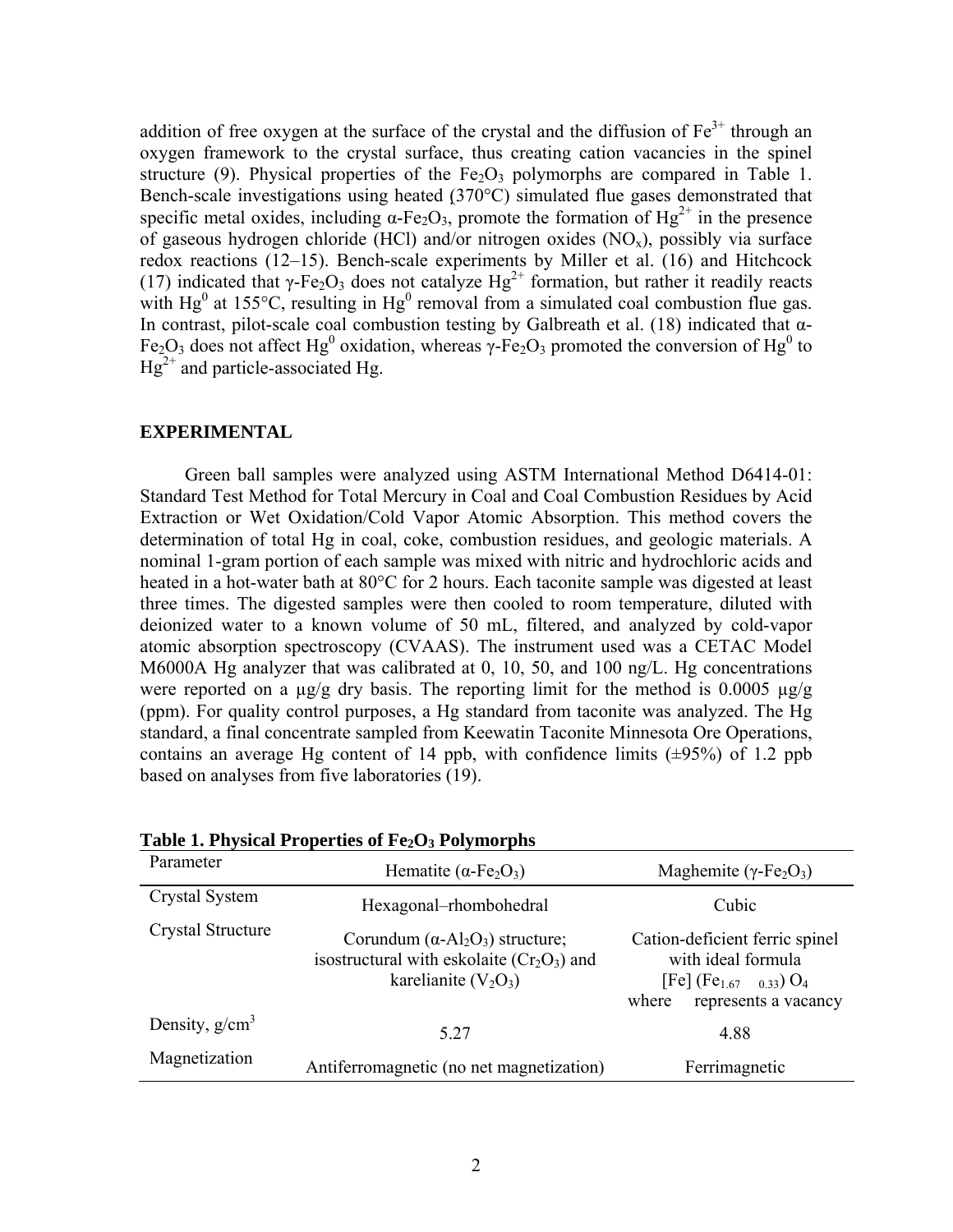The bench-scale apparatus and CMM system used to analyze the thermal release of Hg from green ball samples are shown schematically in Figure 1. The sample chamber consists of a  $\frac{3}{4}$ -in. (1.90-cm)-diameter, 10-in. (25.4-cm)-long stainless steel (Type 316) pipe. Stainless steel was used to construct the thermal release apparatus because, based on EERC experience with bench- and pilot-scale combustion testing equipment, it is chemically inert with respect to Hg. The chamber resides in a 6-ft. (1.8-m)-long tube furnace, as shown in Figure 2, that is temperature-controlled to heat at a nominal rate of 20°C/minute (68°F/min.). The furnace temperature and the gas temperature in the sample chamber were measured using thermocouples. Mass flow controllers were used to meter in various gases including  $N_2$ ,  $O_2$ ,  $H_2O$ , and HCl. The gases flowed through  $\frac{1}{4}$ -in. (0.64-cm) stainless steel tubing into a heating coil within the oven, as shown in Figure 3, before entering the sample chamber. Green ball samples were placed at the bottom of the chamber, and the heated gases flowed over the top. After exiting the sample chamber, the gases were cooled using coiled stainless steel tubing to 300°F (149°C). The gases then passed from the cooling coil, via a heated (300°F, 149°C) Teflon tube, into a PS Analytical (PSA) S235C400 flue gas-conditioning and Hg conversion unit. The S235C400 uses two separate liquid flow paths, one to continuously reduce  $Hg^{2+}$  to  $Hg^{0}$ , resulting in a total gaseous Hg sample, and the other to continuously absorb  $Hg^{2+}$ , resulting in an  $Hg^0$  sample. The S235C400 also employs a Peltier thermoelectric module to cool and dry the sample gases prior to analysis.

 During the initial thermal release analyses (Analyses 1–3), a Tekran Model 2537A atomic fluorescence-based Hg vapor analyzer was used to measure  $Hg^0$  and total Hg concentrations online. The Tekran instrument trapped the Hg vapor from the conditioned sample onto an ultra-pure gold sorbent. The amalgamated Hg was then thermally desorbed and detected using atomic fluorescence spectrometry. A dual-cartridge design enabled alternate sampling and desorption cycles, resulting in a nearly continuous measurement of the sample stream. The Tekran instrument was used to measure either total Hg or  $Hg^0$  approximately every 2.5 minutes. In order to improve the temporal resolution of the Hg release profiles obtained on the green ball samples, a Nippon Instruments Corporation (NIC) DM-6A was used during subsequent experiments (Analyses 4–17). The DM-6A uses dual individual channel atomic absorption spectroscopy to measure Hg<sup>0</sup> and total Hg concurrently every 10 seconds, and Hg<sup>2+</sup> was estimated by difference (i.e., total  $Hg - Hg^{0} = Hg^{2+}$ ). An  $Hg^{0}$  permeation source was used to calibrate both instruments daily.

 Sample preparation consisted of sampling a known amount of green ball, generally  $\approx$  25 g, in a plastic bag and then crushing by hand. The green balls were then flattened into a thin layer, 3 to 6 mm thick. The resulting green ball cake was then divided using a spatula into small sections  $(-1)$ -mm squares). The sectioned sample was then placed into the bottom of the sample chamber for testing.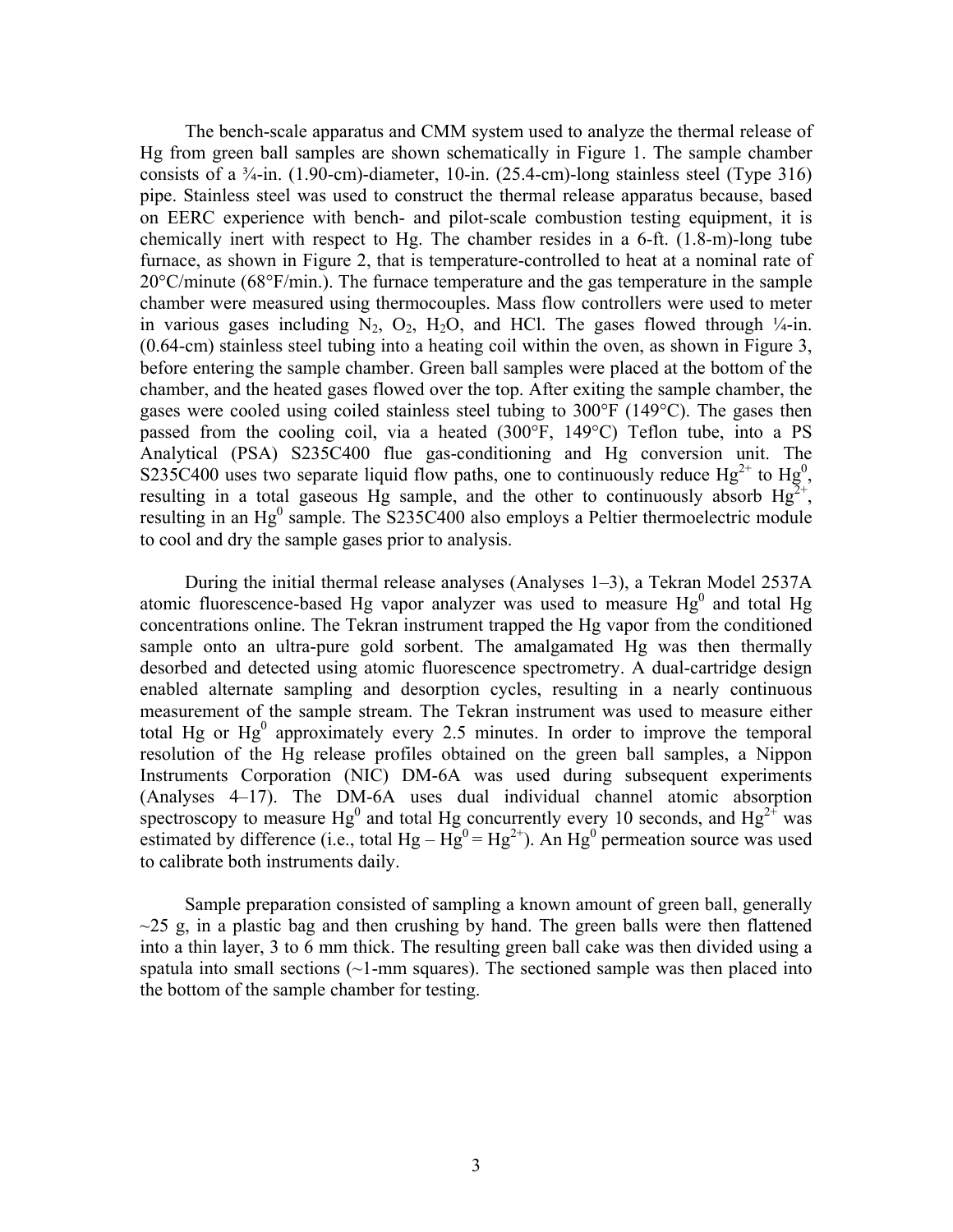EERC KG26290.CDR



Figure 1. Schematic of the bench-scale thermal desorption apparatus and CMM system.



Figure 2. Photograph of the sample chamber in an oven.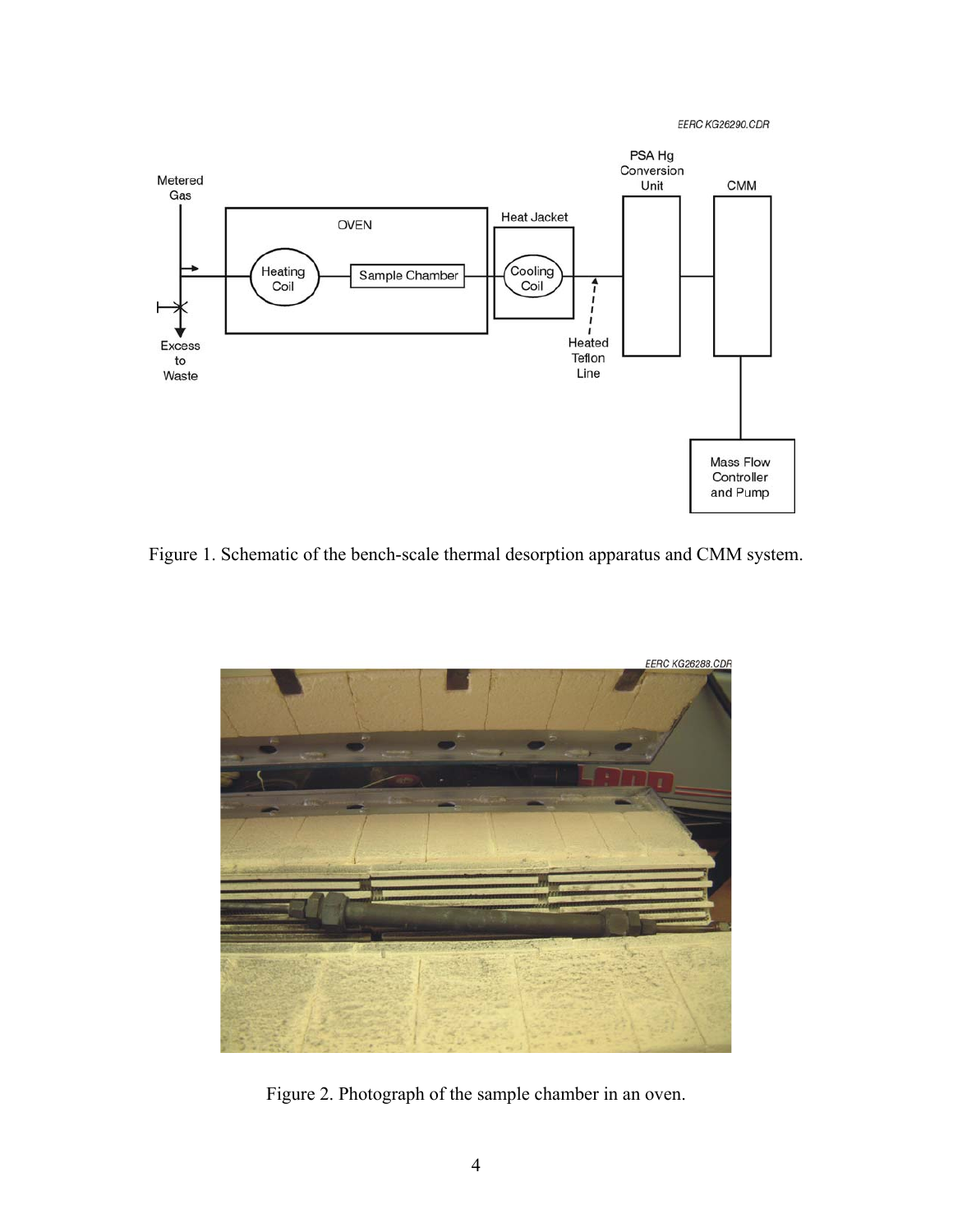



# **RESULTS AND DISCUSSION**

# **Green Ball Hg Contents**

Hg analysis results are presented in Table 2 for the concentrate standard and green ball samples collected from Minntac and Hibtac. The measured Hg content for the concentrate standard is within 9% of the average value of  $14 \pm 1.2$  ng/g (ppb) reported by five laboratories (19). The Hg content of the Hibtac green ball sample is similar to the concentrate standard, whereas the Minntac green ball sample contains significantly lower Hg.

| Table 2. Replicate Hg Analysis Results, reported on a dry basis |                                         |      |                   |  |  |  |
|-----------------------------------------------------------------|-----------------------------------------|------|-------------------|--|--|--|
| Sample                                                          | Concentrate Standard Minntac Green Ball |      | Hibtac Green Ball |  |  |  |
| Number of                                                       |                                         |      |                   |  |  |  |
| measurements                                                    |                                         |      |                   |  |  |  |
| Average Hg, $ng/g$                                              | 15.2                                    | 6.23 | 16.1              |  |  |  |
| $\pm 95\%$ confidence                                           | 12                                      | 0.06 |                   |  |  |  |
| limits, $ng/g$                                                  |                                         |      |                   |  |  |  |

| Table 2. Replicate Hg Analysis Results, reported on a dry basi |  |  |  |  |
|----------------------------------------------------------------|--|--|--|--|
|                                                                |  |  |  |  |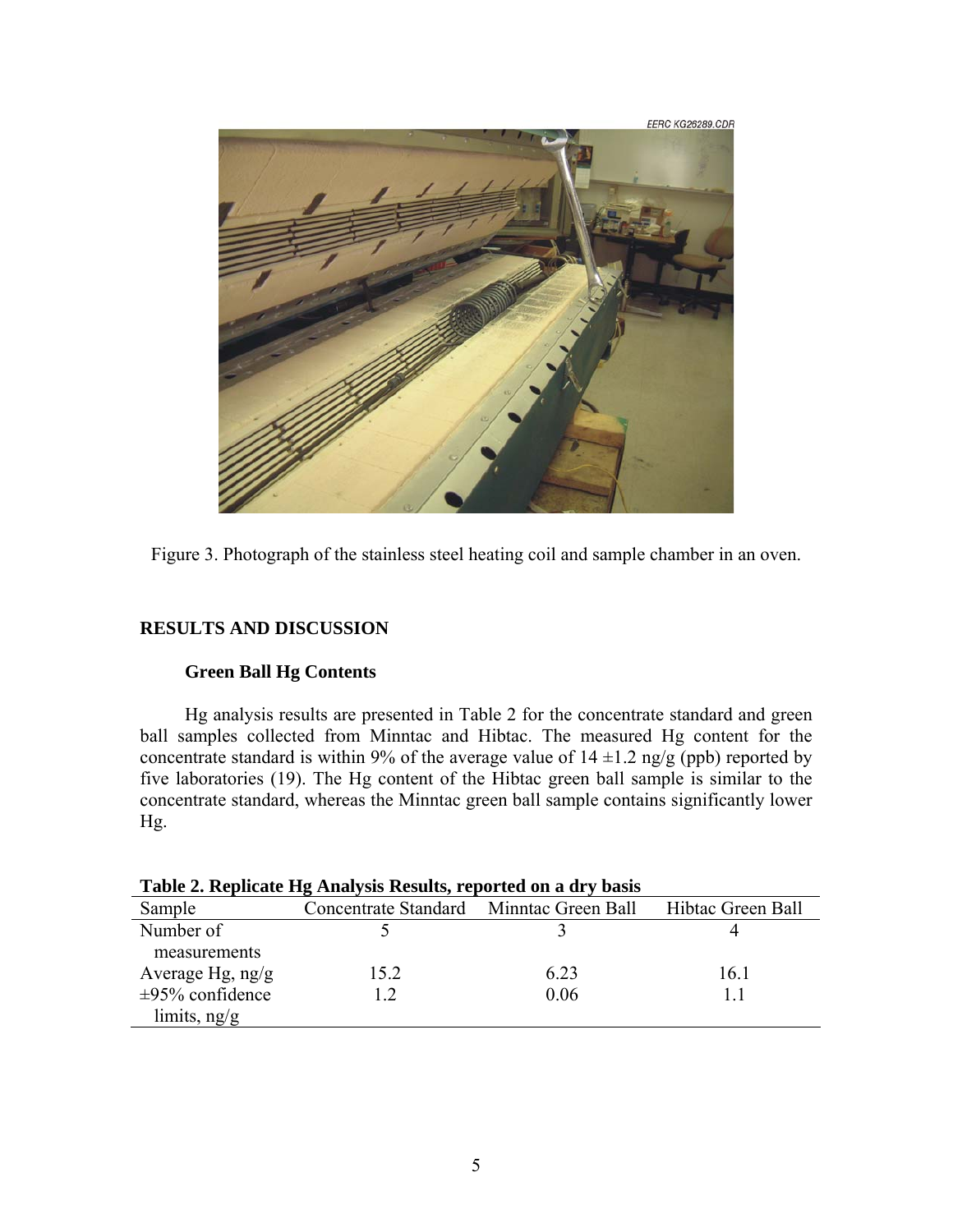#### *Evaluation of the Bench-Scale Thermal Release Analyzer*

 Initially, the bench-scale thermal release apparatus (Figure 1) was tested with no sample inside to assess Hg contamination. Total Hg and  $Hg^0$  concentrations during the blank (background) tests were very low at  $\leq 0.2 \mu g/m^3$ . A Hg<sup>0</sup> permeation source was used to send 20  $\mu$ g/m<sup>3</sup> of Hg<sup>0</sup> through the system to evaluate Hg recovery. Essentially 100% of the Hg<sup>0</sup> was recovered, and when the Hg<sup>0</sup> source was turned off, the Hg<sup>0</sup> concentration decreased to <0.1  $\mu$ g/m<sup>3</sup> within about 1–2 s.

## *Thermal Release Analyses of Green Ball Samples*

 The green ball analysis matrix is described in Table 3. Analyses were conducted in air (30 vol%  $O_2$ –70 vol% N<sub>2</sub>) and a reducing atmosphere of 100 vol% N<sub>2</sub>. Several HCl addition tests to air were also performed to evaluate whether the added chlorine would promote the thermal release of  $Hg^{2+}$ . Initial tests (1–3) were performed at a flow rate of  $0.25$  L/min, whereas subsequent tests (4–17) were performed at 0.5 L/min. As soon as a green ball sample was exposed to the flowing gas, described in Table 3, the furnace was turned on to heat the sample at about 20°C/min. (68°F/min). During heating to about 300°C, the gas temperature fluctuated and was lower relative to the furnace temperature because of cooling associated with moisture evaporation from the green ball samples. The concentrations of total Hg and  $Hg<sup>0</sup>$  released from the green ball samples were plotted as functions of the furnace temperature rather than gas temperature because of the sample-cooling effect. When the furnace peaked at 990° to 1000°C, it was turned off and allowed to cool to <300°C. The sample was then removed from the chamber and placed in a sealed glass vial for analysis.

| Analysis | Green Ball  |                  |                                        |                                        |                                         |           |
|----------|-------------|------------------|----------------------------------------|----------------------------------------|-----------------------------------------|-----------|
| No.      | Source      | Sample Weight, g | $O_2$ , vol <sup><math>\%</math></sup> | $N_2$ , vol <sup><math>\%</math></sup> | $H_2O$ , vol <sup><math>\%</math></sup> | HCl, ppm  |
| 1        | Hibtac      | 73.00            | 30                                     | 70                                     | NA <sup>1</sup>                         | NA        |
| 2        | Hibtac      | 15.00            | 30                                     | 70                                     | <b>NA</b>                               | <b>NA</b> |
| 3        | Hibtac      | 15.00            | 30                                     | 70                                     | <b>NA</b>                               | <b>NA</b> |
| 4        | Hibtac      | 24.71            | 30                                     | 70                                     | <b>NA</b>                               | <b>NA</b> |
| 5        | Minntac     | 24.97            | 30                                     | 70                                     | <b>NA</b>                               | <b>NA</b> |
| 6        | Hibtac      | 24.94            | 30                                     | 70                                     | <b>NA</b>                               | <b>NA</b> |
|          | Minntac     | 25.10            | 30                                     | 70                                     | <b>NA</b>                               | NA        |
| 8        | Hibtac      | 25.40            | 30                                     | 70                                     | <b>NA</b>                               | <b>NA</b> |
| 9        | Minntac     | 25.09            | <b>NA</b>                              | 100                                    | <b>NA</b>                               | NA        |
| 10       | Hibtac      | 24.70            | <b>NA</b>                              | 100                                    | <b>NA</b>                               | <b>NA</b> |
| 11       | Minntac     | 24.71            | <b>NA</b>                              | 100                                    | <b>NA</b>                               | NA        |
| 12       | Hibtac      | 25.10            | NA                                     | 100                                    | NA                                      | NA        |
| 13       | Hibtac      | 25.14            | NA                                     | 100                                    | NA                                      | NA        |
| 14       | Concentrate | 24.77            | NA                                     | 100                                    | <b>NA</b>                               | NA        |
| 15       | Minntac     | 25.00            | 30                                     | 65                                     | 5                                       | 100       |
| 16       | Hibtac      | 25.10            | 30                                     | 65                                     | 5                                       | 100       |
| 17       | Hibtac      | 25.30            | 30                                     | 65                                     | 5                                       | 50        |

#### **Table 3. Green Ball Analysis Matrix**

<sup>1</sup> Not applicable.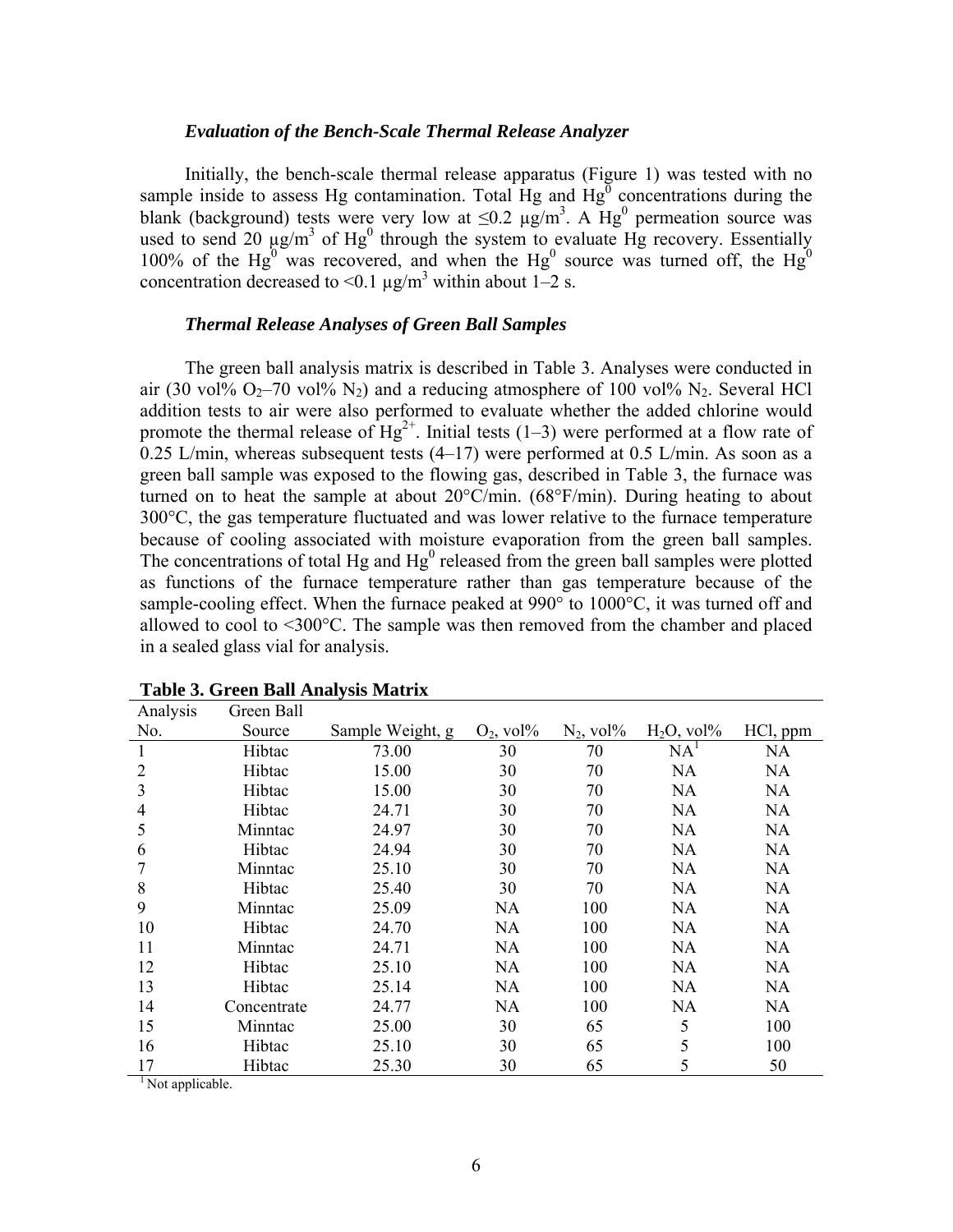After each analysis, the amount of Hg vaporized from the sample was calculated from the thermal release profile. A portion of the green ball residue was also analyzed for Hg. The vaporized and residue Hg concentrations for each analysis are presented in Table 4. Hg mass balances were calculated from the vaporized, residue, and green ball Hg concentrations. As indicated in Table 4, Hg mass balance recoveries range widely from 5% to 305%.

Total Hg and  $Hg^0$  thermal release profiles for Analyses 9, 14, and 16 are not presented because of very poor Hg mass balance recoveries. The release profiles from Analyses 1–3 are presented in Appendix A for information purposes only because they were obtained using the Tekran CMM, which lacked temporal resolution and could not be used to measure total Hg and  $Hg^0$  simultaneously. The Tekran results, however, were useful for determining how much green ball sample was appropriate for providing measurable concentrations of total  $Hg$  and  $Hg^0$  during subsequent thermal release analyses.

# *Thermal Release Analysis of Hg from Green Balls in Air (30%*  $O_2$ *–70% N<sub>2</sub>)*

Presented in Figures 4 and 5 are three heating profiles and associated total Hg and  $Hg<sup>0</sup>$  release profiles, respectively, for the Hibtac green ball sample in air, Analyses 4, 6, and 8 described in Table 3. Heating rates during Analyses 4 and 8 were similar, whereas the heating rate during Analysis 6 was slightly lower. The heating rate gradually slowed with time, and thus increasing temperature, especially after about 40 min. into the test. The three Hg release profiles in Figure 5 indicate that significant concentrations of Hg were initially liberated at  $200^{\circ}$ C as  $Hg^{0}$ . Based on the mass balance closure results in Table 4, Analysis 8 results are probably the most reliable. Analysis 8 results show four distinct peaks associated with the release of total Hg at 235°, 260°, 300°, and 360°C. Total Hg concentrations exceed those of Hg<sup>0</sup> at these temperatures, suggesting that Hg<sup>2+</sup> compounds were being released. The liberation of  $Hg^0$  peaked at 235 $\degree$  and 320 $\degree$ C. In general, Hg<sup>0</sup> concentrations were greater than total Hg concentrations at  $\geq 320^{\circ}$ C, indicating that only  $Hg^0$  was being liberated from about 320 $\degree$  to 700 $\degree$ C.

 Analysis 6 results are similar to those for Analysis 8 in that at about 220°C the total Hg concentration exceeded Hg<sup>0</sup>, suggesting that  $Hg^{2+}$  was also being liberated. In addition, three of the four total Hg release peaks are discernable, although not as well resolved, and each occuring at about 10°C higher. Analysis 4 results indicate a total Hg release peak at 350°C that compares favorably with a similar peak at 360°C in the Analysis 8 Hg release profile. The total Hg and  $Hg<sup>0</sup>$  release profiles in Figure 5 are generally asymmetric in that  $Hg^0$  and total  $Hg$  are initially released more rapidly at low temperatures, <300°C, relative to higher temperatures.

Presented in Figure 6 are two heating profiles and associated total Hg and  $Hg<sup>0</sup>$ release profiles for the Minntac green ball sample in air, Analyses 5 and 7 described in Table 3. According to Table 4, the Hg releases during Analyses 5 and 7 were overbalanced by about 40% and 55%, respectively, suggesting that Hg may have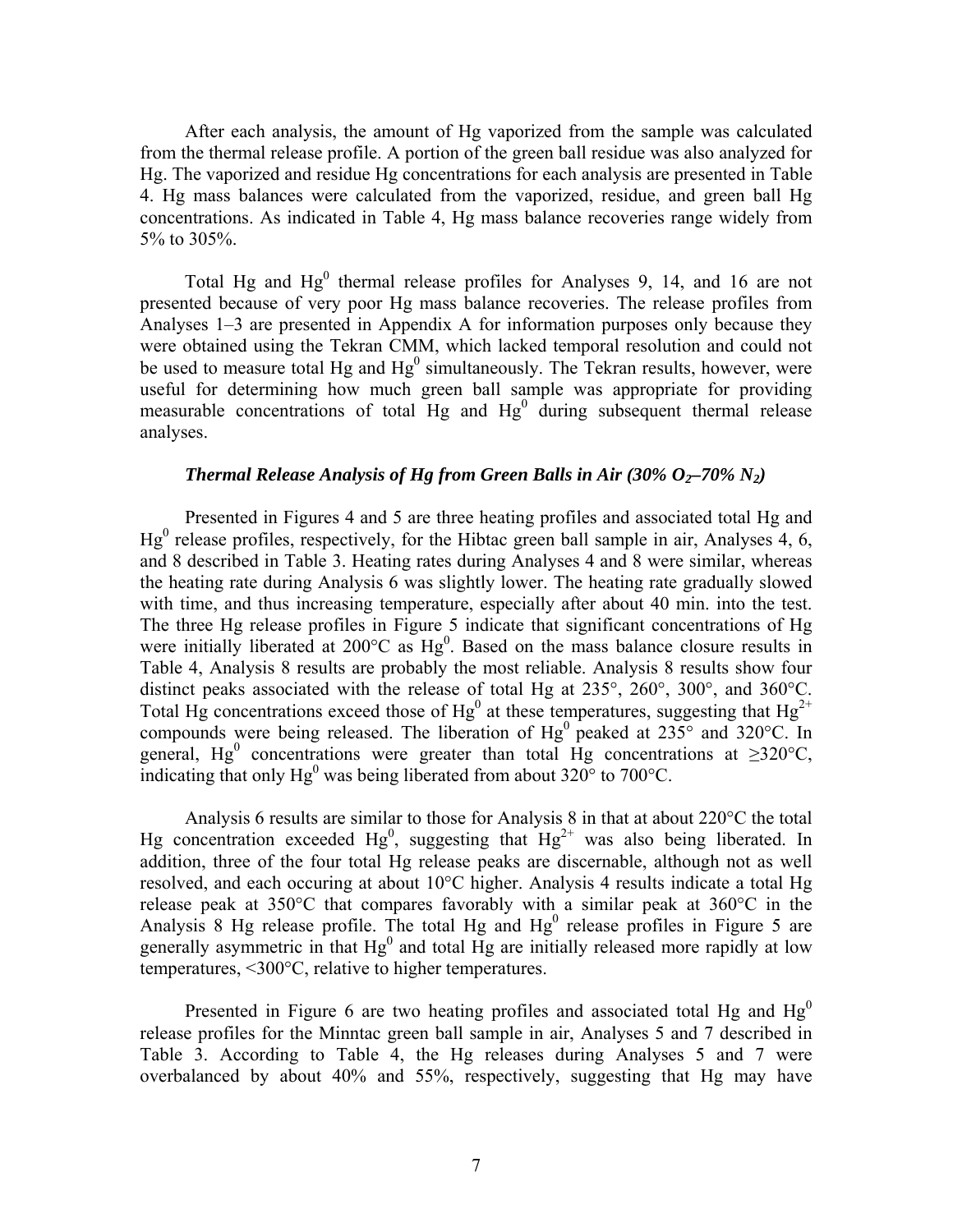| Analysis<br>No. | ng of Hg vaporized<br>per g of sample | Residue Hg,<br>ng/g            | Total Hg recovered, $ng/g$ | Recovery, % |
|-----------------|---------------------------------------|--------------------------------|----------------------------|-------------|
| 1               | 5.37                                  | 0.86                           | 6.23                       | 38.6        |
| 2               | 3.37                                  | 0.68                           | 4.05                       | 25.1        |
| 3               | 4.40                                  | 0.70                           | 5.10                       | 31.6        |
| 4               | 6.79                                  | $\leq 0.5$ (0.13) <sup>1</sup> | 6.92                       | 42.9        |
| 5               | 8.39                                  | <0.5(0.29)                     | 8.68                       | 139         |
| 6               | 4.82                                  | < 0.5(0.16)                    | 4.98                       | 30.8        |
| 7               | 9.53                                  | <0.5(0.15)                     | 9.68                       | 155         |
| 8               | 14.5                                  | < 0.5(0.14)                    | 14.6                       | 90.6        |
| 9               | 18.7                                  | <0.5(0.33)                     | 19.0                       | 305         |
| 10              | 12.2                                  | < 0.5(0.44)                    | 12.6                       | 78.3        |
| 11              | 7.78                                  | <0.5(0.31)                     | 8.09                       | 130         |
| 12              | 6.93                                  | 0.55                           | 7.48                       | 46.4        |
| 13              | 14.2                                  | 0.55                           | 14.8                       | 91.7        |
| 14              | <0.5(0.15)                            | 0.58                           | 0.73                       | 4.8         |
| 15              | 3.17                                  | 0.60                           | 3.77                       | 60.4        |
| 16              | 2.25                                  | 0.80                           | 3.05                       | 18.9        |
| 17              | 8.78                                  | 0.60                           | 9.38                       | 58.3        |

**Table 4. Mercury Mass Balance Results** 

<sup>1</sup> Even though Hg in the sample was below method quantification limits, the instrument display value reported in parentheses was used in the mass balance calculations.



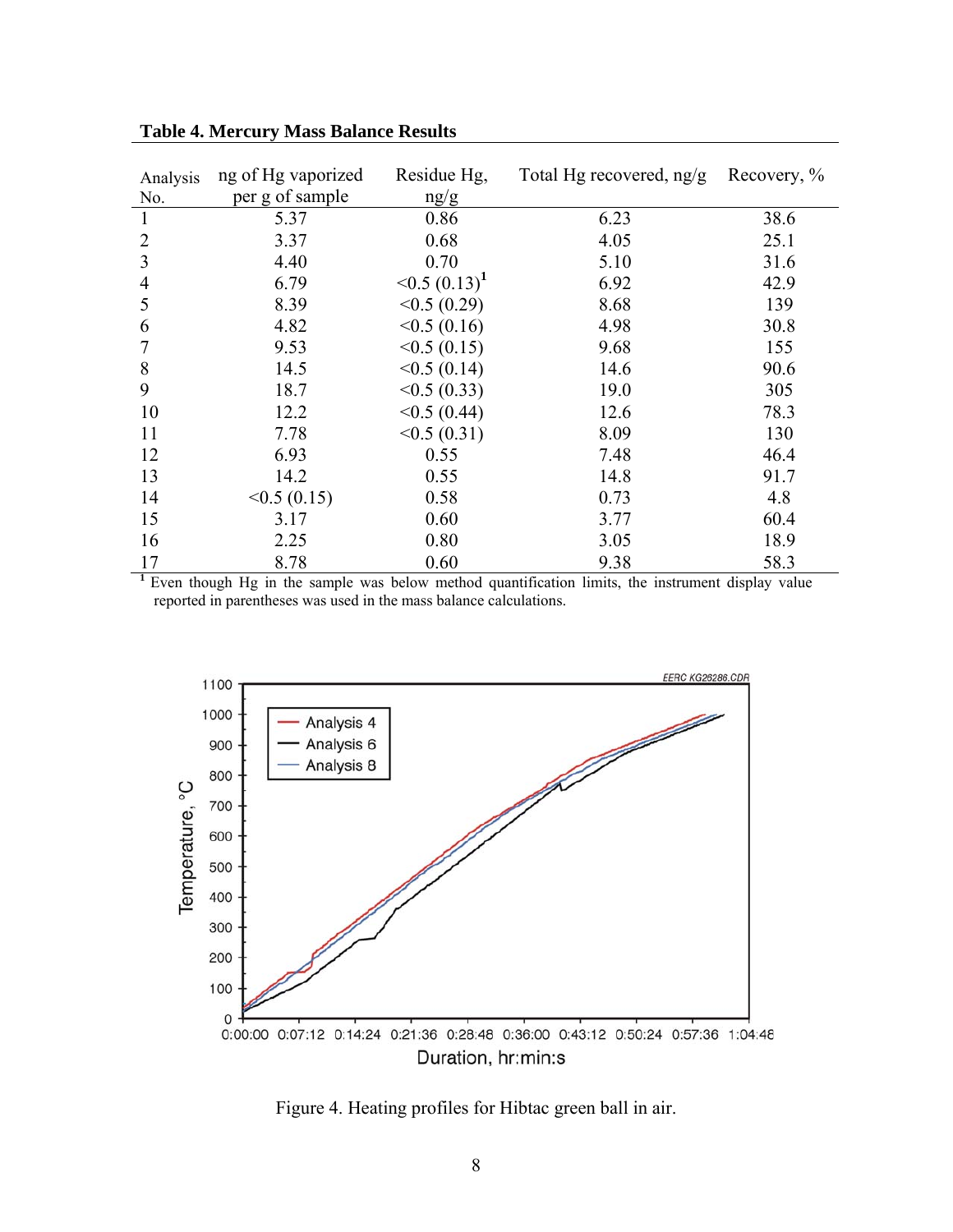

Figure 5. Total Hg and  $Hg^0$  release profiles for Hibtac green ball in air.



Figure 6. Heating and total Hg and  $Hg^0$  release profiles for Minntac green ball in a 30% O2–70% N2 mixture**.**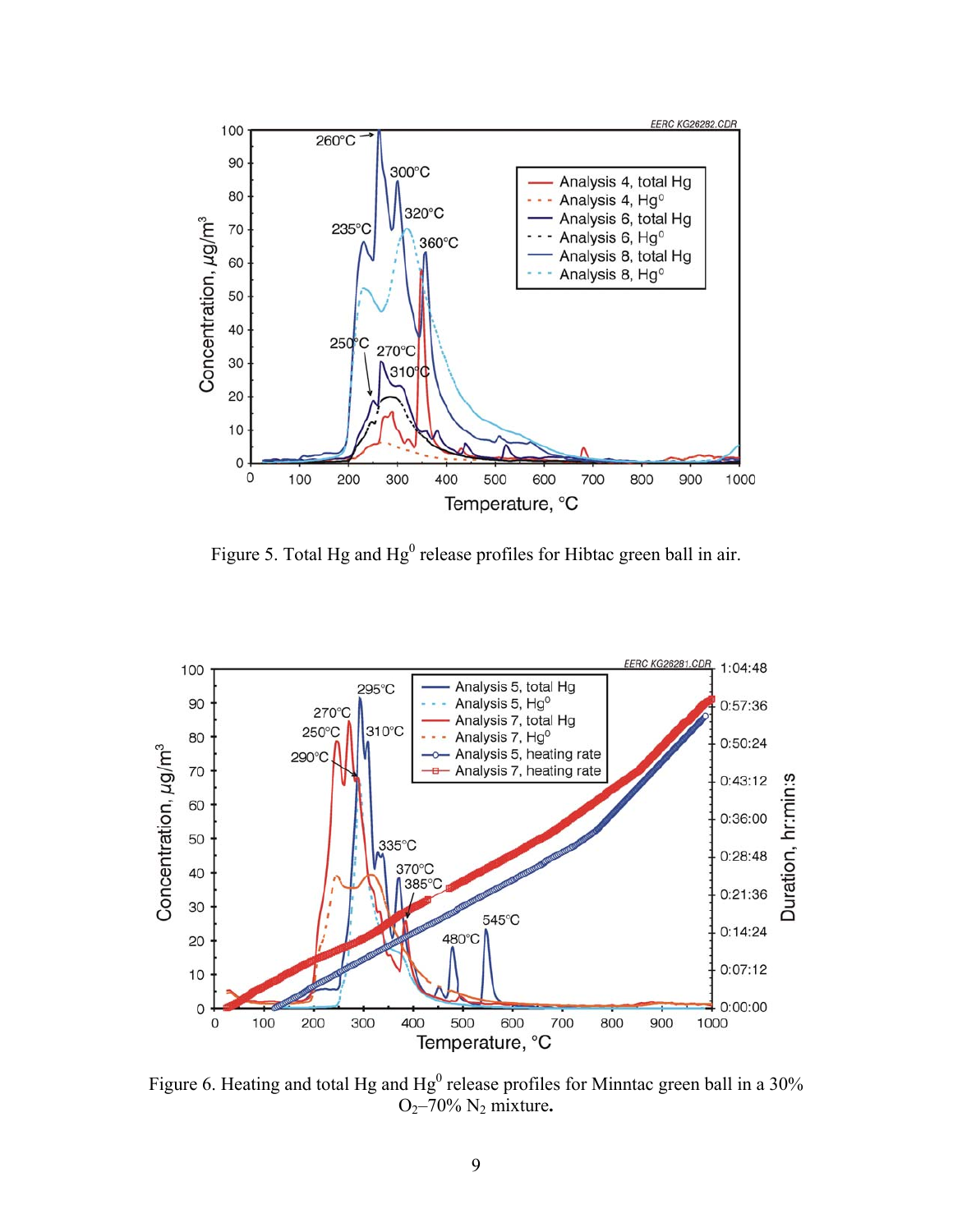remained in the system as a contaminant from previous analyses. The heating profiles indicate that Analysis 5 was performed too soon after the previous analysis, before the sample chamber was cooled to room temperature. Analysis 5 began at about 125°C compared to 25°C for Analysis 7. Even though Analysis 7 began at a lower temperature relative to Analysis 5,  $Hg^0$  was initially released at a lower temperature of 195°C compared to  $250^{\circ}$ C during Analysis 5. Hg<sup>0</sup> release during Analysis 5 occurred relatively abruptly over a temperature range of 250 $^{\circ}$  to 425 $^{\circ}$ C and peaked at 290 $^{\circ}$ C. In contrast, Hg<sup>0</sup> release during Analysis 7 occurred over a relatively broad temperature range of 195° to 550°C. Similar to the Hg release profile from the Hibtac green ball sample in Figure 5, the total Hg liberated from the Minntac green ball exceeded  $Hg^0$ , indicating that  $Hg^{2+}$  was also probably released from the Minntac green ball sample. Analysis 5 indicated the presence of six prominent total Hg release peaks at about 295°, 310°, 335°, 370°, 480°, and 545°C, whereas Analysis 7 indicated four prominent total Hg release peaks at 250°,  $270^{\circ}$ ,  $290^{\circ}$ , and  $385^{\circ}$ C. During both analyses, the Hg<sup>0</sup> and total Hg release profiles for the Minntac green ball were asymmetric.

## *Thermal Release Analysis of Hg from Green Balls in 100% N2*

Presented in Figures 7 and 8 are three heating profiles and associated total Hg and  $Hg^0$  release profiles, respectively, for the Hibtac green ball sample in a 100% N<sub>2</sub> atmosphere, Analyses 10, 12, and 13 described in Table 3. The heating profiles for Analyses 12 and 13 are similar, whereas the heating rate during Analysis 10 was initially greater. Analysis 13 results are probably the most reliable based on the Hg mass balance closures presented in Table 4. In contrast to the analysis results in an oxidizing atmosphere, Figure 5, the relatively small differences in total Hg and  $Hg<sup>0</sup>$  concentrations in Figure 8 suggest that  $Hg^{2+}$  liberation from the Hibtac green ball was insignificant in the  $N_2$  atmosphere. The small differences between total Hg and Hg<sup>0</sup> concentrations are generally within the analytical uncertainties of the flue gas conditioning and Hg conversion unit and CMM. In comparing the most reliable results based on mass balance closures, Analyses 8 and 13 in Figures 5 and 8, respectively, the overall temperature range ( $\sim$ 200 $\degree$  to 600 $\degree$ C) and asymmetry of the Hg<sup>0</sup> releases are similar, but the Hg release profile for Hibtac in air (Figure 5) is much more complex relative to its profile in 100%  $N_2$  (Figure 8).

The heating profile and associated total Hg and  $Hg<sup>0</sup>$  release profiles for the Minntac green ball sample in 100%  $N_2$ , Analysis 11 described in Table 3, are presented in Figure 9. As indicated in Table 4, the Hg mass balance for Analysis 11 was 130%.  $Hg^0$  was initially released from the Minntac green ball at about  $210^{\circ}$ C. The release of Hg<sup>0</sup> peaked to  $\sim$ 40  $\mu$ g/m<sup>3</sup> at 295°C and then decreased asymmetrically to baseline concentrations at 645°C. Analysis 11 results show two distinct peaks associated with the release of total Hg at about 300 $^{\circ}$ C and 380 $^{\circ}$ C. Total Hg concentrations significantly exceed those of Hg<sup>0</sup> at these temperatures, suggesting that  $\overline{H}g^{2+}$  compounds were being released. Similar to the Hibtac Hg release results, the Hg release profile for Minntac in 100%  $N_2$  (Figure 8) is simpler with fewer Hg<sup>0</sup> and total Hg peak releases relative to its profile in air (Figure 6).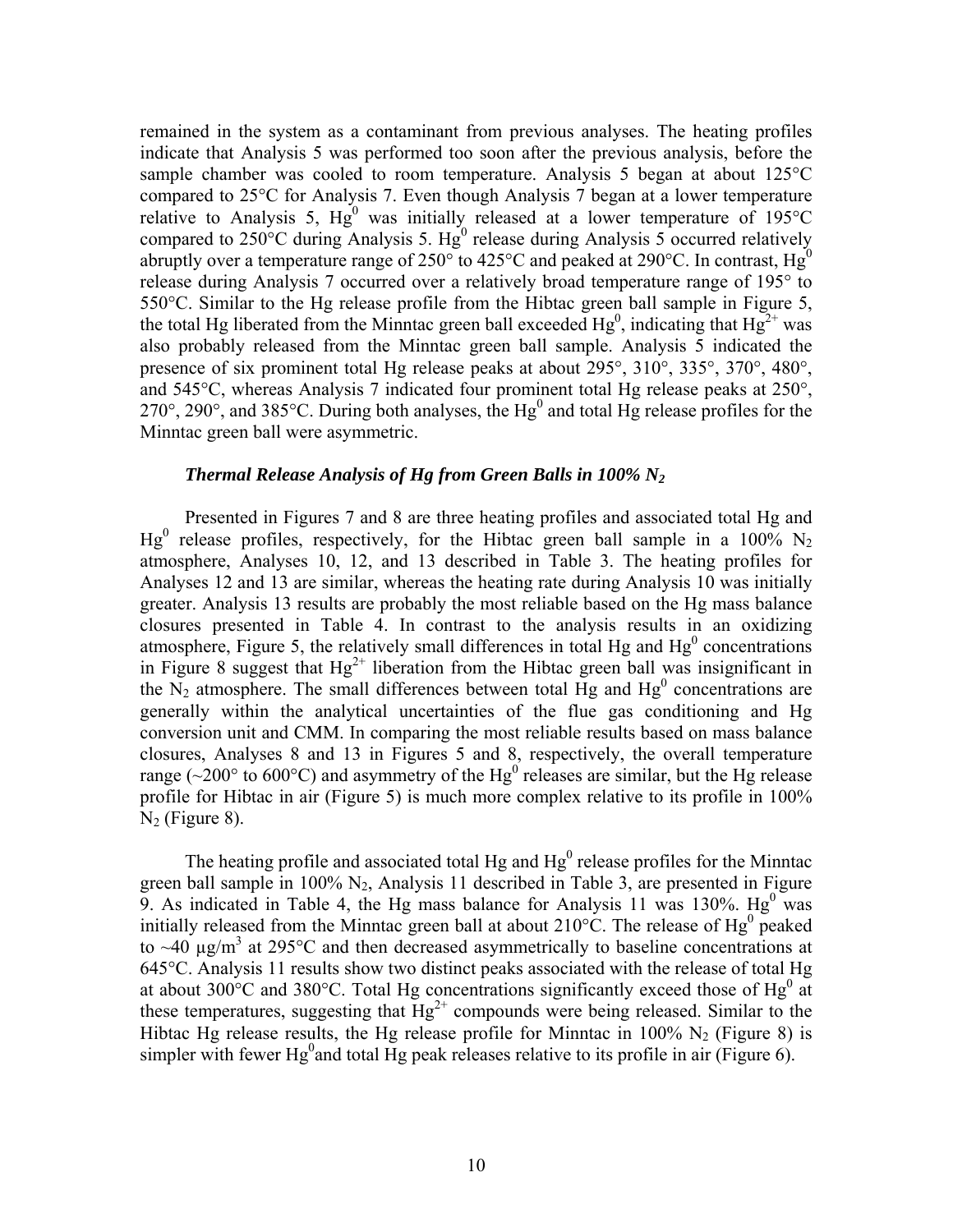

Figure 7. Heating profiles for Hibtac green ball in 100% N2.



Figure 8. Total Hg and Hg<sup>0</sup> release profiles for Hibtac green ball in 100%  $N_2$ .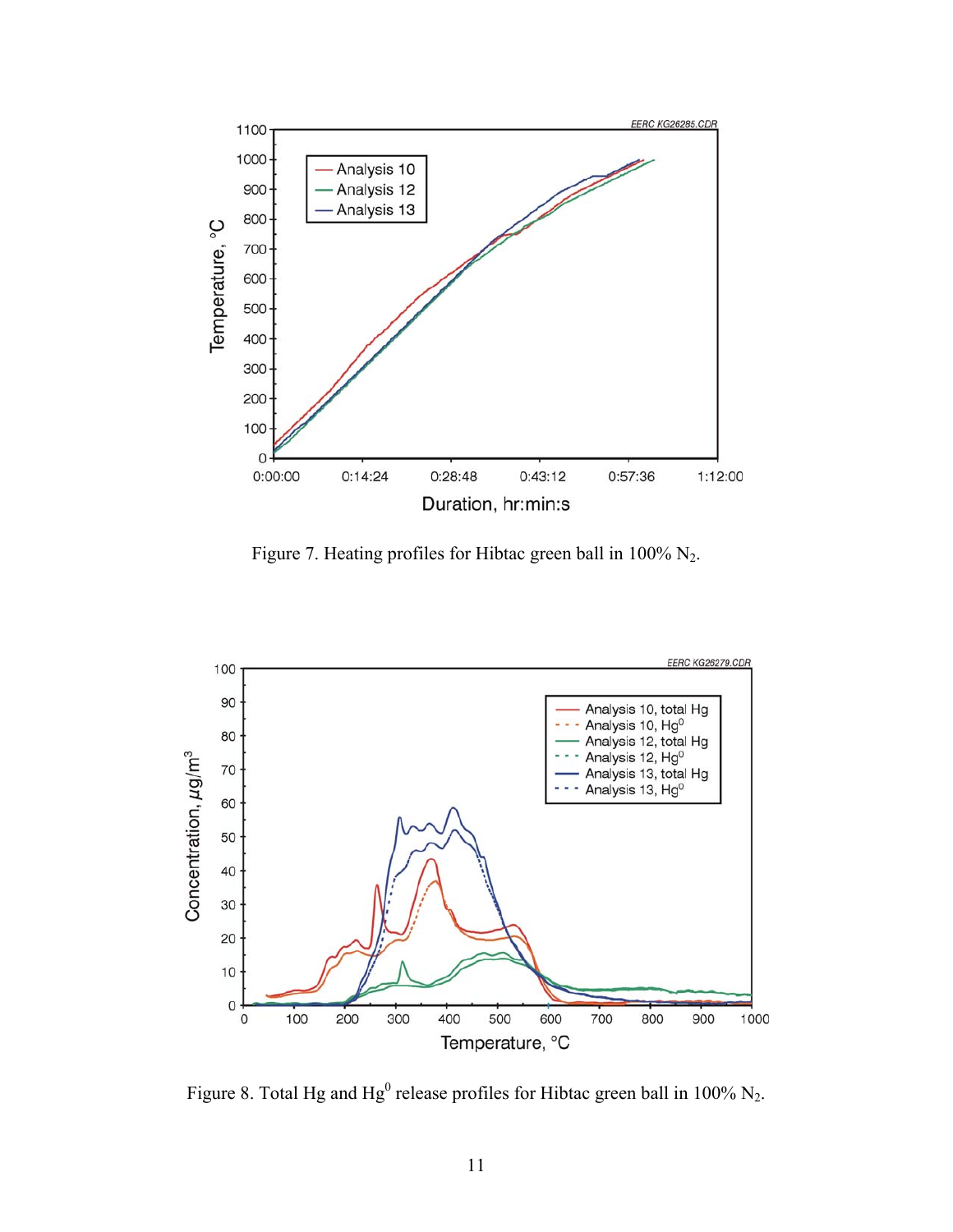

Figure 9. Heating and total Hg and  $Hg<sup>0</sup>$  release profiles for Minntac green ball in  $100\%$  N<sub>2</sub>.

### *Thermal Release Analysis of Hg from Green Balls in Air Containing HCl*

Compared in Figures 10 and 11 are the heating profiles and total Hg and  $Hg<sup>0</sup>$ release profiles obtained during the analyses of Hibtac and Minntec green ball samples, Analyses 17 and 15 described in Table 3. The heating rates are similar, however, Analysis 15 of the Minntac sample began at a higher temperature relative to Analysis 17 of the Hibtac sample, thus it required more time during the Hibtac analysis for the furnace to attain  $\sim 1000^{\circ}$ C. As indicated in Table 4, Hg mass balance closures for both analyses were about 60%.

In the presence of 50 ppm HCl, the Hibtac green ball initially released  $Hg<sup>0</sup>$  from about 220 $\degree$  to 270 $\degree$ C as indicated in Figure 10. Total Hg and Hg<sup>0</sup> were released concurrently from about 260° to 315°C. Total Hg and  $Hg^0$  release peaked at ~285°C to about 70 and 40  $\mu$ g/m<sup>3</sup>, respectively, suggesting that a maximum of about 40% of the total Hg was being liberated as  $Hg^{2+}$ .  $Hg^{0}$  continued to be released from >315°C to about 450°C. Hg release subsided until about  $885^{\circ}$ C when Hg<sup>0</sup> release peaked again to about 12  $\mu$ g/m<sup>3</sup>. In comparison to the Hibtac Hg release profile in Figure 5, the presence of 50 ppm HCl reduced the complexity of the total Hg release as evidenced by the lack of multiple total Hg release peaks in Figure 10.

 During heating of the Minntac green ball in the presence of 100 ppm HCl, low concentrations of Hg<sup>0</sup>,  $\leq$ 2.0  $\mu$ m/m<sup>3</sup>, were initially liberated at about 220°C. Hg<sup>0</sup> release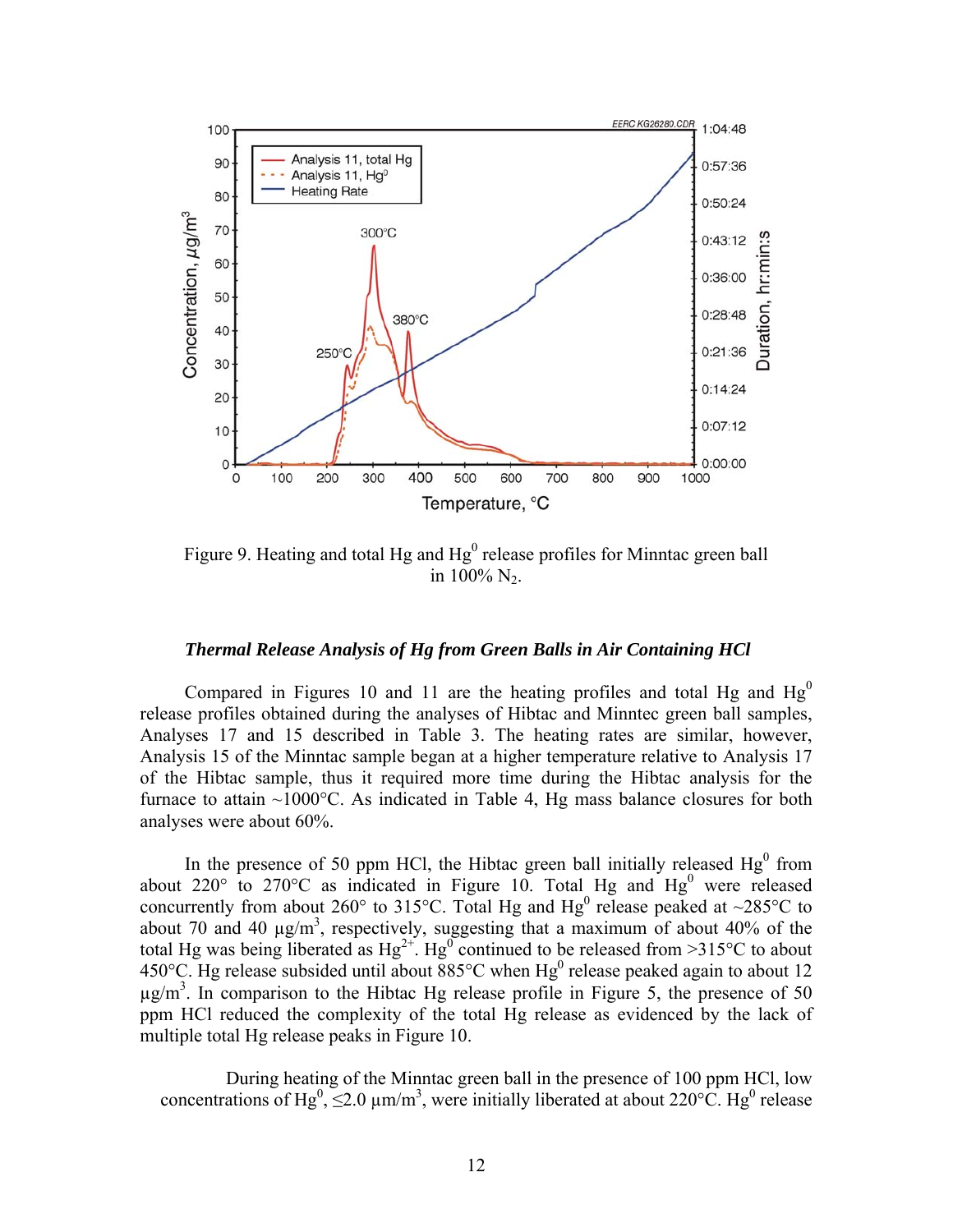

Figure 10. Heating and total Hg and  $Hg^0$  release profiles for Hibtac green ball in 30%  $O<sub>2</sub>$ –70% N<sub>2</sub>–5% H<sub>2</sub>O containing 50 ppm HCl.



Figure 11. Heating and total Hg and  $Hg^0$  release profiles for Minntac green ball in 30%  $O<sub>2</sub>$ –70% N<sub>2</sub>–5% H<sub>2</sub>O containing 100 ppm HCl.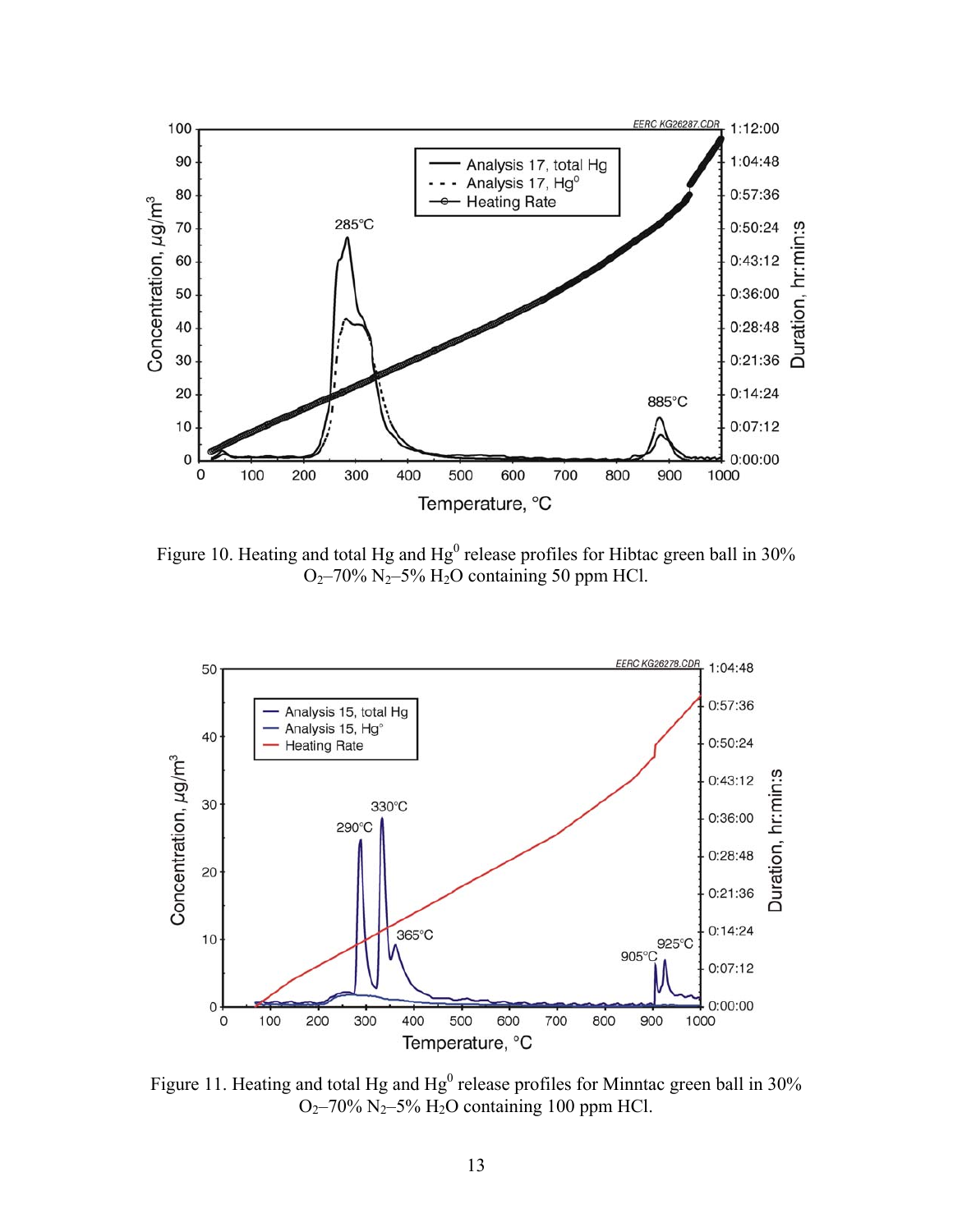remained very low and gradually decreased to baseline concentrations at about 450°C. Total Hg, and presumably  $Hg^{2+}$ , release peaked at 290°, 330°, 365°, 905°, and 925°C. The peak at 905°C is asymmetric because the CMM performed a blank (i.e., zero background) measurement at about 900°C. The presence of 100 ppm HCl significantly decreased  $Hg<sup>0</sup>/total Hg$  as indicated by a comparison of Figures 6 and 11, thus implying that it enhanced the thermal release of  $Hg^{2+}$ . The limestone flux in Minntac green ball did not seem to inhibit  $Hg^0$  oxidation as was postulated in the introduction section of this report.

#### **SUMMARY AND CONCLUSIONS**

The Hg and other volatile components (e.g.,  $H_2O$ ,  $CO_2$ ,  $HCl$ ) in Hibtac and Minntac green ball samples were thermally released in air  $(\pm$  HCl addition) and 100% N<sub>2</sub> in a stainless steel chamber by heating  $(\sim 20^{\circ} \text{C/min})$  from about  $25^{\circ}$  to 1000°C. In general, the Hg release profiles from Hibtac and Minntac green balls in air are characterized initially by the rapid release of  $Hg^0$  at 200°–250°C followed by periodic releases of total Hg that exceed  $Hg^0$  concentrations, suggesting  $Hg^{2+}$  liberation from 235° to 545 $^{\circ}$ C. With increasing temperature,  $Hg^{0}$  and total  $Hg$  release concentrations peaked relatively rapidly and then declined asymmetrically to baseline concentrations by about  $600^{\circ}$ C.

Primarily  $Hg^0$  was released from the Hibtac and Minntac green balls in the 100%  $N_2$  atmosphere from about 200 $^{\circ}$  to 650 $^{\circ}$ C. The Hg<sup>0</sup> release profiles were asymmetric. The complexity of the Hg release profiles, as defined by the number and intensity of total Hg release peaks, was much less during analyses performed in  $100\%$  N<sub>2</sub> relative to those performed in air. The reducing atmosphere inhibited the magnetite in green ball samples from oxidizing during heating. Apparently,  $Hg^0$  interactions with magnetite oxidation products, maghemite and hematite, are important for promoting  $Hg^{2+}$  formation.

 The addition of 50 ppmv HCl to air during the heating of Hibtac green balls simplified the total Hg release profile from 3 or 4 peaks to a single total Hg peak release from about 260 $^{\circ}$  to 315 $^{\circ}$ C. The difference between total Hg and  $Hg^{0}$  release concentrations suggested that a maximum of 40% of the total Hg was released as  $Hg^{2+}$ . The addition of 100 ppmv HCl to air during the heating of Minntac green balls promoted the thermal release of total Hg, possibly as  $HgCl<sub>2</sub>$ , at the expense of  $Hg<sup>0</sup>$ .

#### **REFERENCES**

- 1. Minnesota Pollution Control Agency. Mercury Reduction Program, Progress Report to the Minnesota Legislature, January 2002. Available at: http://www.pca.state. mn.us/hot/legislature/reports/2002/mercury-02.pdf.
- 2. Jackson, A.M.; Swain, E.B.; Andrews, C.A.; Rae, D. Minnesota's Mercury Contamination Reduction Initiative. *Fuel Process. Technol.* **2000**, *65–66*, 79–99.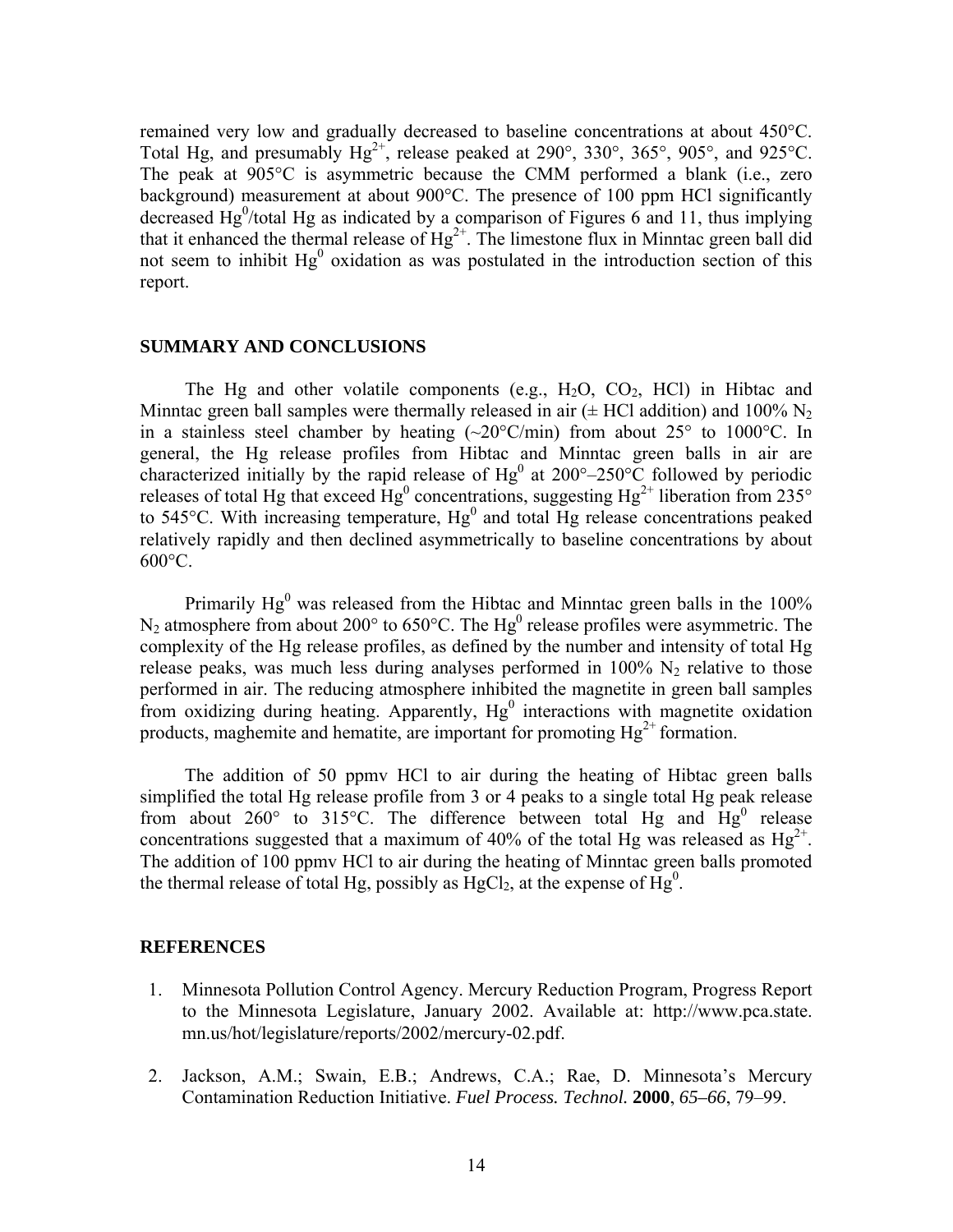- 3. Murray, M.; Holmes, S.A. Assessment of Mercury Emissions Inventories for the Great Lakes States. *Environ. Res.* **2004**, *95 (3)*, 282–297.
- 4. Berndt, M.E. *Mercury and Mining in Minnesota*; Minnesota Department of Natural Resources, Division of Lands and Minerals, Minerals Coordinating Committee Final Report, October 15, 2003, 66 p.
- 5. Jiang, H.; Arkly, S.; Wickman, T. Mercury Emissions from Taconite Concentrate Pellets – Stack Testing Results from Facilities in Minnesota. Presented at U.S. Environmental Protection Agency Conference *Assessing and Managing Mercury from Historic and Current Mining Activities*, San Francisco, CA, November 28–30, 2001, 18 p.
- 6. Berndt, M.E.; Engesser, J.; Johnson, A. *On the Distribution of Mercury in Taconite Plant Scrubber Systems*; Minnesota Department of Natural Resources Report for the Minnesota Pollution Control Agency, 2003, 30 p.
- 7. Sondreal, E.A.; Benson, S.A.; Pavlish, J.H.; Galbreath, K.C.; Zygarlicke, C.J.; Thompson, J.S.; McCollor, D.P.; Crocker, C.R.; Lillemoen, C.M.; Mann, M.D.; Jensen, R.R.; Weber, G.F. *Center for Air Toxic Metals Final Technical Report Volume III*, October 1, 1996–September 30, 2000; prepared for U.S. Environmental Protection Agency Assistance Agreement R 824854; September 2000.
- 8. Pavlish, J.P. *Mercury Stability in the Environment*; Final Report Prepared for the Federal Energy Technology Center, U.S. Department of Energy, Pittsburgh, PA, July 1999; Energy & Environmental Research Center Report 99-EERC-09-03, 21 p.
- 9. D.H. Lindsley, In *Oxide Minerals*, MSA Reviews in Mineralogy Vol. 3, Chap. 1; Rumble III, D., Ed.; Mineralogical Society of America, Washington, DC, **1976**; pp. 1–60.
- 10. Colombo, U.; Fagherazzi, G.; Gazzarrini, F.; Lanzavecchia, G.; and Sironi, G. Mechanisms in the First Stage of Oxidation of Magnetites. *Nature* **1964**, *202*, 175– 176.
- 11. Colombo, U.; Gazzarrini, F.; Lanzavecchia, G.; and Sironi, G. Magnetite Oxidation: A Proposed Mechanism. *Science* **1965**, *147*, 1033.
- 12. Ghorish, S.B.; Lee, C.W.; Kilgroe, J.D. Mercury Speciation in Combustion Systems: Studies with Simulated Flue Gases and Model Fly Ashes. Presented at the Air & Waste Management Association's 92th Annual Meeting & Exhibition, St. Louis, MO, June 20–24, 1999; Paper 99-651.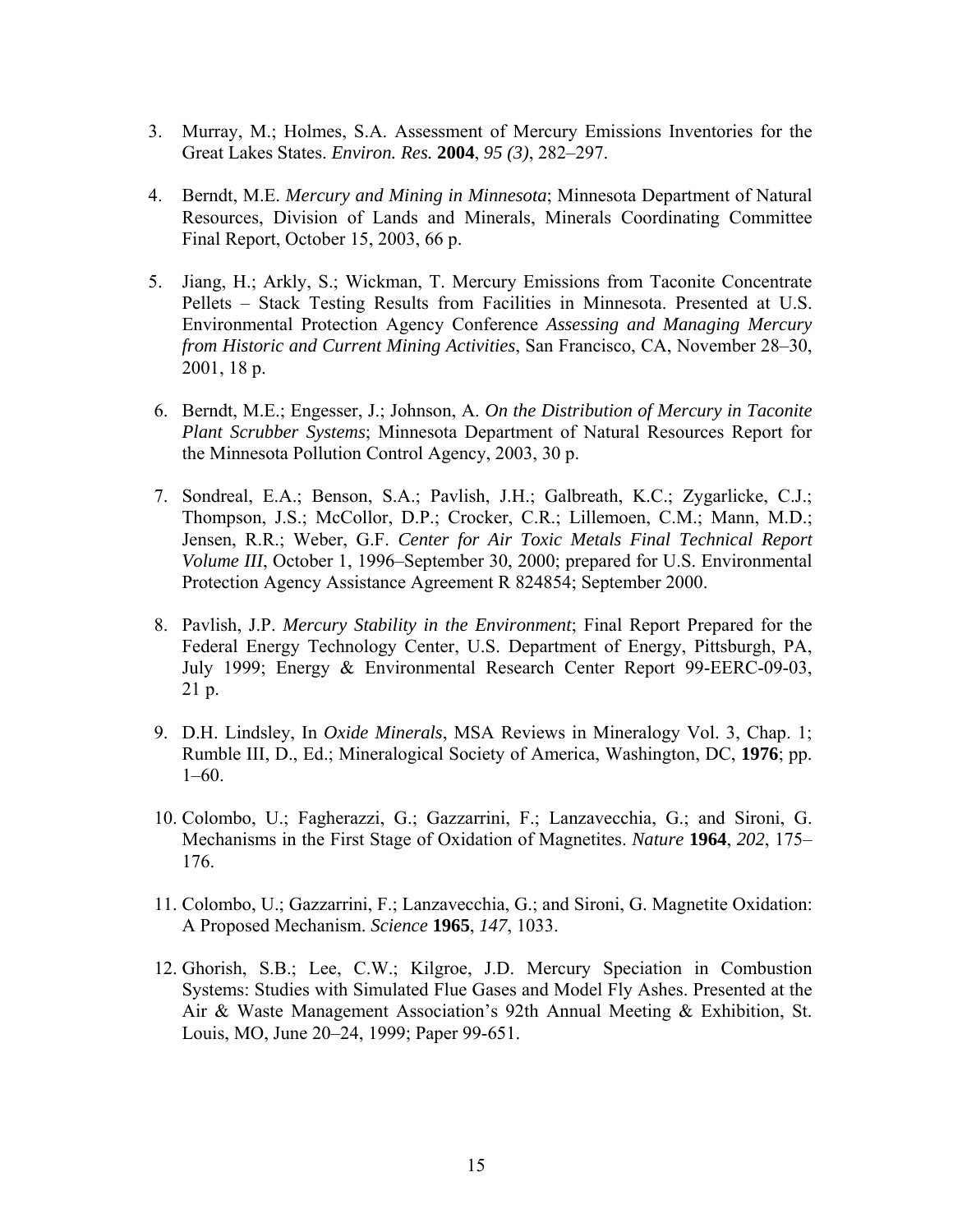- 13. Carey, T.R.; Skarupa, R.C.; Hargrove Jr., O.W. *Enhanced Control of Mercury and Other HAPs by Innovative Modifications to Wet FGD Processes*; Phase I Report for the U.S. Department of Energy, Contract DE-AC22-95PC95260, Aug 28, 1998.
- 14. Lee, C.W.; Kilgroe, J.D.; Ghorishi, S.B. Speciation of Mercury in the Presence of Coal and Waste Combustion Fly Ashes. Presented at the, 93rd Annual Meeting of the Air & Waste Management Association, Salt Lake City, UT, June 18–22, 2000, Paper 151.
- 15. Zhuang, Y.; Biswas, P.; Quintan, M.E.; Lee, T.G.; Arar, E. Kinetic Study of Adsorption and Transformation of Mercury on Fly Ash Particles in an Entrained Flow Reactor. Presented at the, 93rd Annual Meeting of the Air & Waste Management Association, Salt Lake City, UT, June 18–22, 2000, Paper 331.
- 16. Miller, S.J.; Olson, E.S.; Dunham, G.E.; Sharma, R.K. Preparation Methods and Test Protocol for Mercury Sorbents. Presented at the Air & Waste Management Association's 91st Annual Meeting & Exhibition, San Diego, CA, June 14–18, 1998; Paper 98-RA79B.07.
- 17. Hitchcock, H.L. Mercury Sorption on Metal Oxides. Master of Science Thesis, University of North Dakota, Dec 1996; 83 p.
- 18. Galbreath, K.C.; Zygarlicke, C.J.; Tibbetts, J.E.; Schulz, R.L.; Dunham, G.E. Effects of NO<sub>x</sub>,  $\alpha$ -Fe<sub>2</sub>O<sub>3</sub>,  $\gamma$ -Fe<sub>2</sub>O<sub>3</sub>, and HCl on Mercury Transformations in a 7-kW Coal Combustion System. *Fuel Process. Technol.* **2005**, *86* (4), 429–448.
- 19. Benner, B.R. *Preparation of Mercury Standards from Taconite*; Coleraine Minerals Research Laboratory, Report TR-01-16, 2001, 10 p.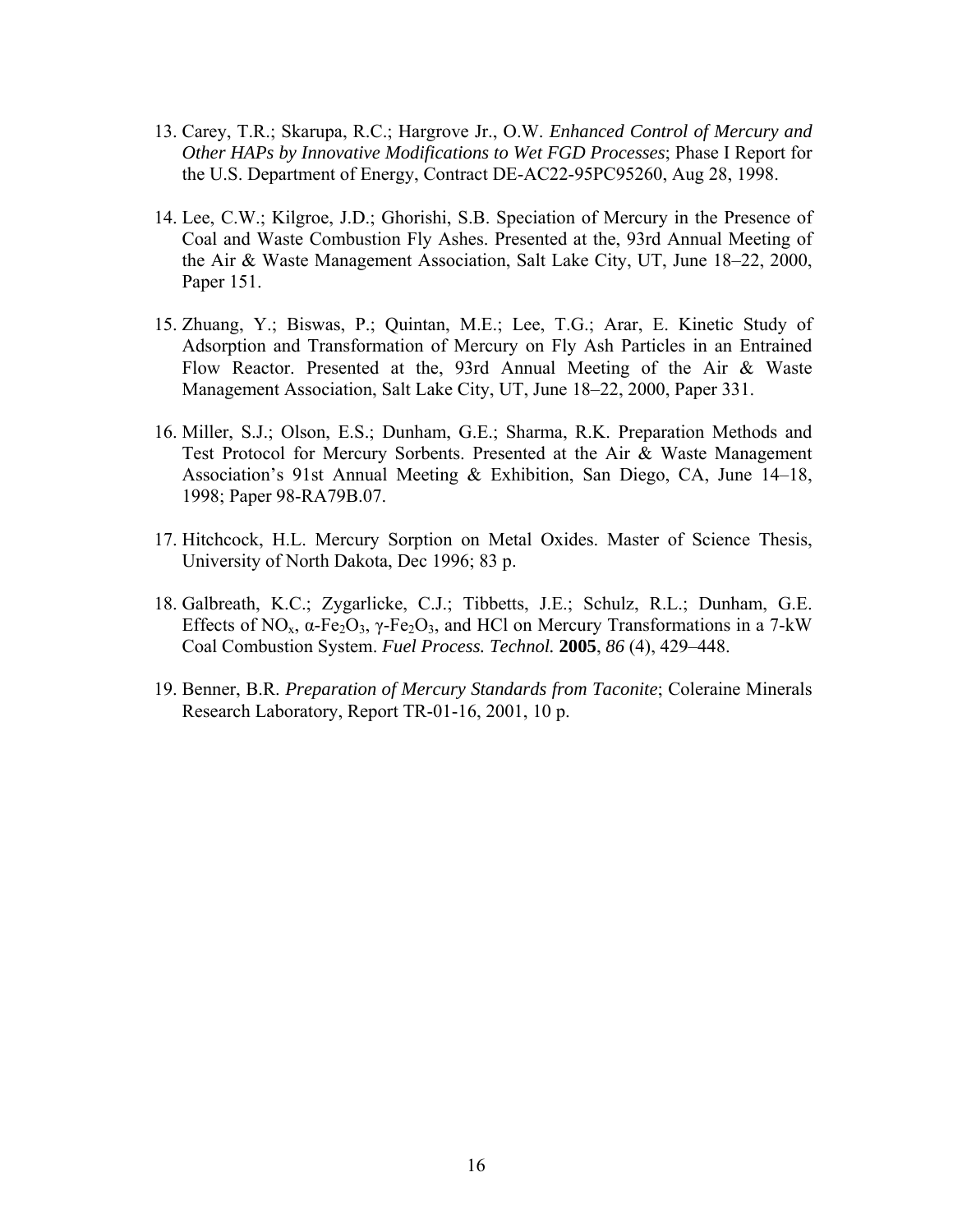# **APPENDIX A**

# **PRELIMINARY Hg RELEASE PROFILES FOR Hibtac GREEN BALL**